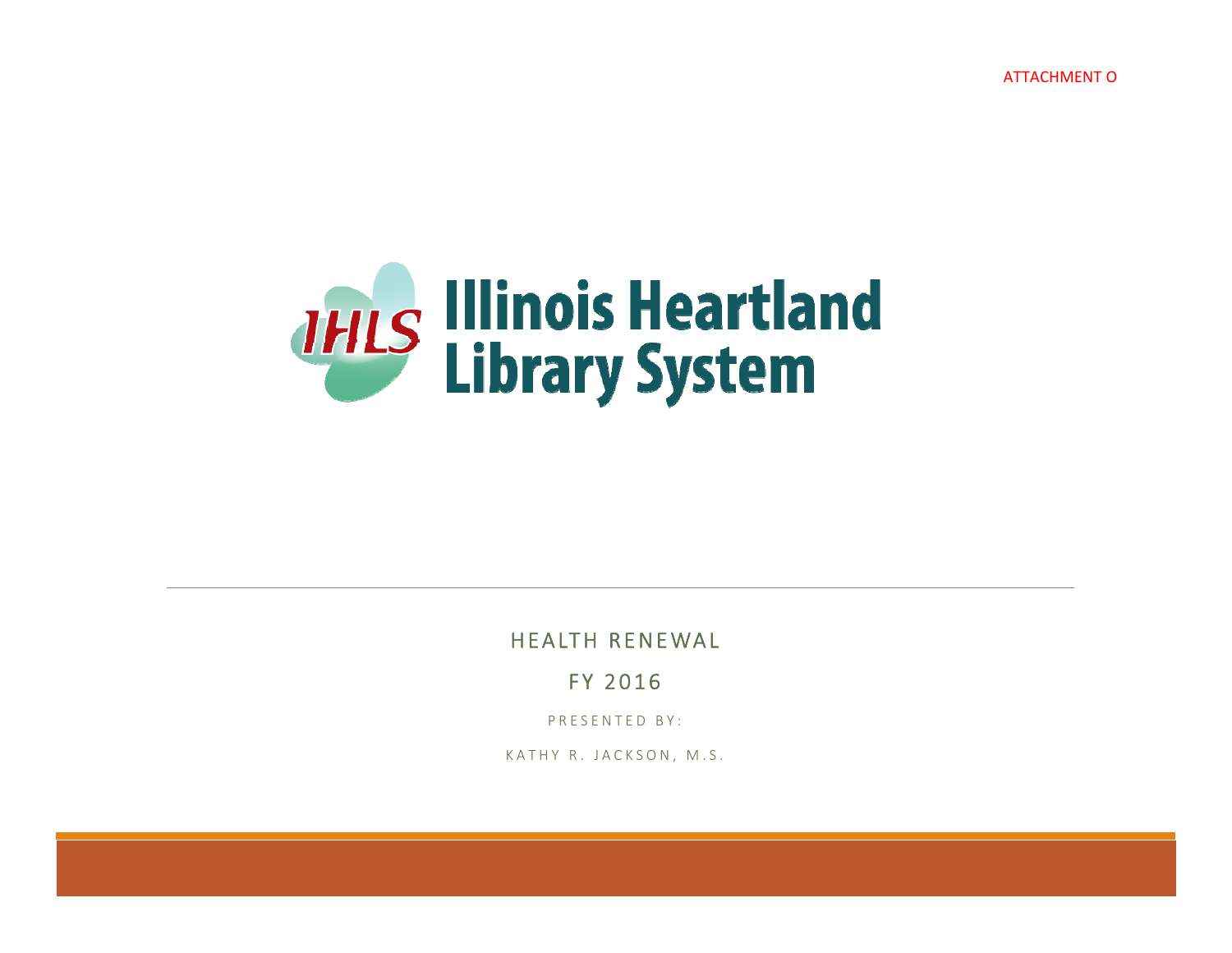

### **FY 2016 HEALTH INSURANCE**

### **GOALS:**

- **Provide IHLS employees with quality health insurance that places a priority on** preventative care.
- **Provide IHLS employees with an option to participate in a "richer" medical plan.**
- Consider the financial impact to employees and offer <sup>a</sup> Flex Spending Account, FSA.
- Consider the financial impact on IHLS and keep the cost of health insurance within the approved, flat budget.
- Due to the financial uncertainty of the State, allow IHLS employees another year without mandatory payments to the medical premium.
- **Provide IHLS with required Patient Protection and Affordable Care Act reporting.**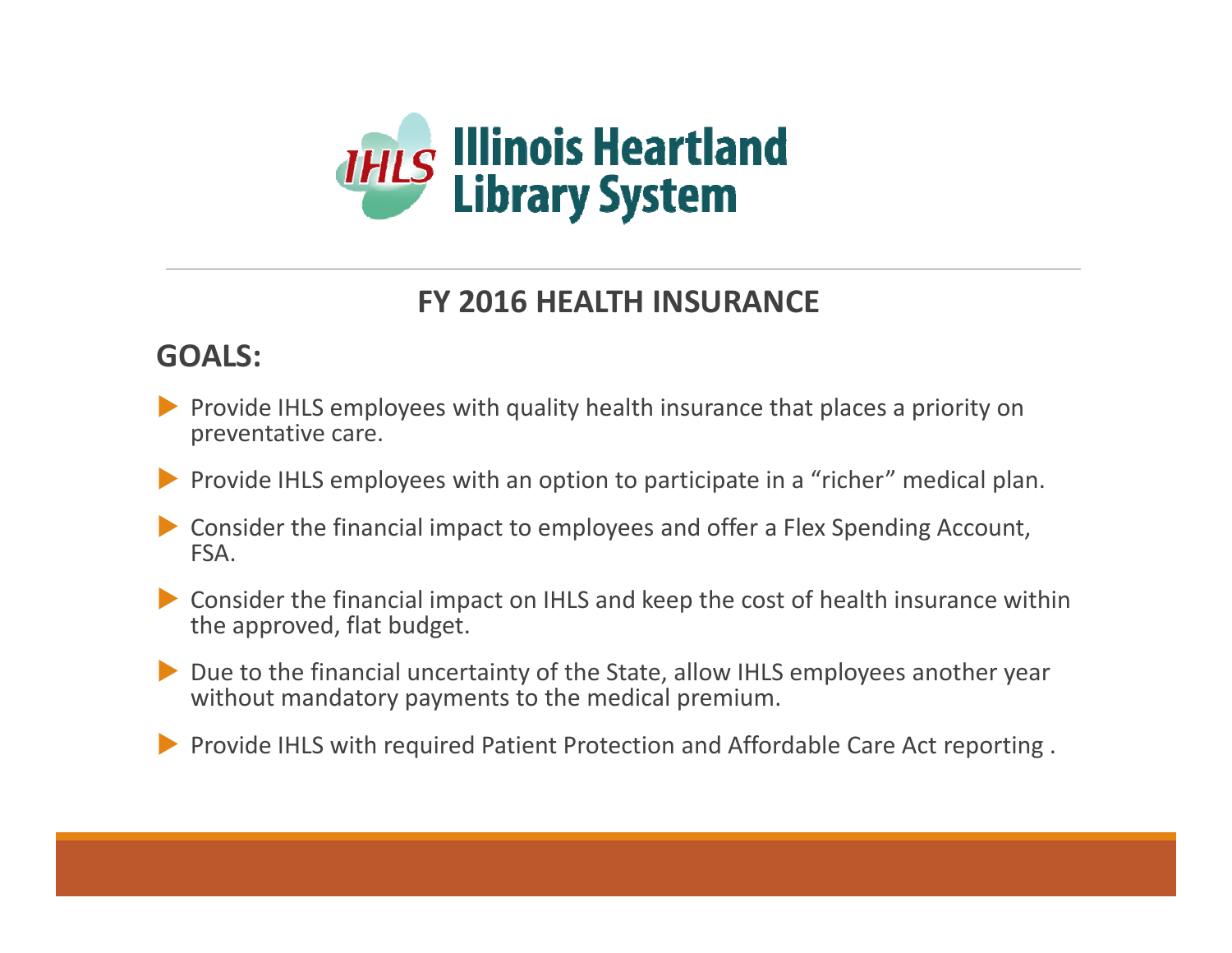| THE<br>CONLEY                                                                                                                                                                                                                                                                                                                                                                                                           |                |                                        |                                                |            |                                   |                                               |                                                |                          |                                                |                     |                           | CONLEY                                        |  |
|-------------------------------------------------------------------------------------------------------------------------------------------------------------------------------------------------------------------------------------------------------------------------------------------------------------------------------------------------------------------------------------------------------------------------|----------------|----------------------------------------|------------------------------------------------|------------|-----------------------------------|-----------------------------------------------|------------------------------------------------|--------------------------|------------------------------------------------|---------------------|---------------------------|-----------------------------------------------|--|
|                                                                                                                                                                                                                                                                                                                                                                                                                         |                |                                        |                                                |            |                                   |                                               |                                                |                          |                                                |                     |                           |                                               |  |
| Illinois Heartland Library System                                                                                                                                                                                                                                                                                                                                                                                       |                |                                        | PPO AR 5000-14                                 |            | <b>Coventry Dual Current Plan</b> |                                               | <b>Coventry Dual Renewal</b><br>PPO AR 5000-14 |                          |                                                |                     |                           |                                               |  |
| Group Medical Plan Analysis                                                                                                                                                                                                                                                                                                                                                                                             |                |                                        | RX: PSV5-5000                                  |            |                                   | PPO AR 3000-14                                |                                                |                          | RX: PSV5-5000                                  |                     |                           | PPO AR 3000-14                                |  |
|                                                                                                                                                                                                                                                                                                                                                                                                                         |                |                                        |                                                |            | RX: PSV5-5000                     |                                               |                                                |                          |                                                |                     |                           | RX: PSV5-5000                                 |  |
| Renewal Effective: July 1, 2015                                                                                                                                                                                                                                                                                                                                                                                         |                |                                        | <b>Base Plan</b>                               |            |                                   | Buy-Up Plan                                   |                                                |                          | <b>Base Plan</b>                               |                     |                           | Buy-Up Plan                                   |  |
| Counts<br><b>Rates</b>                                                                                                                                                                                                                                                                                                                                                                                                  |                |                                        | <b>PPO Network</b><br><b>Higher Deductible</b> |            |                                   | <b>PPO Network</b><br><b>Lower Deductible</b> |                                                |                          | <b>PPO Network</b><br><b>Higher Deductible</b> |                     |                           | <b>PPO Network</b><br><b>Lower Deductible</b> |  |
| Employee Only<br>41                                                                                                                                                                                                                                                                                                                                                                                                     | 37             |                                        | \$775.79                                       | 5          |                                   | \$848.03                                      | 37                                             |                          | \$926.81                                       | 5                   |                           | \$1,005.39                                    |  |
| Employee and Spouse<br>2                                                                                                                                                                                                                                                                                                                                                                                                | $\frac{2}{1}$  |                                        | \$1,518,24                                     | 0<br>0     |                                   | \$1,659.63                                    | $\overline{2}$<br>$\overline{1}$               |                          | \$1,813.79                                     | $\overline{0}$<br>n |                           | \$1,967.58                                    |  |
| Employee and Child(ren)<br>0.                                                                                                                                                                                                                                                                                                                                                                                           | $\overline{0}$ |                                        | \$1,433.61                                     | 0          |                                   | \$1,567.12<br>\$2,709.46                      | 0                                              |                          | \$1,712.69                                     | $\mathbf 0$         |                           | \$1,857.91                                    |  |
| Family                                                                                                                                                                                                                                                                                                                                                                                                                  | 40             |                                        | \$2,478.69<br>\$31,031.60                      | 5          |                                   | \$4,240.15                                    | 40                                             |                          | \$2,961.20<br>\$37,072.40                      | 5                   |                           | \$3,212.22<br>\$5.026.95                      |  |
| <b>Estimated Monthly Premium</b><br><b>Estimated Monthly Premium</b>                                                                                                                                                                                                                                                                                                                                                    |                |                                        |                                                |            |                                   |                                               |                                                |                          |                                                |                     |                           |                                               |  |
| <u>IDEPENDENTI</u>                                                                                                                                                                                                                                                                                                                                                                                                      |                |                                        | \$2,142.72                                     |            |                                   | \$0.00                                        |                                                |                          | \$2,559.84                                     |                     |                           | \$0.00                                        |  |
| <b>EMPLOYER</b>                                                                                                                                                                                                                                                                                                                                                                                                         |                |                                        | \$398.091.84                                   |            |                                   | \$50,881.80                                   |                                                |                          | \$475,586.88                                   |                     |                           | \$60,323.40                                   |  |
| <b>Estimated Annual Premium Combined</b>                                                                                                                                                                                                                                                                                                                                                                                |                |                                        |                                                | \$448.974  |                                   |                                               |                                                |                          |                                                |                     | \$535,910                 |                                               |  |
| Percentage Change From Current                                                                                                                                                                                                                                                                                                                                                                                          |                |                                        |                                                | NA         |                                   |                                               |                                                |                          |                                                |                     | 19.36%                    |                                               |  |
| Annual Dollar Change From Current                                                                                                                                                                                                                                                                                                                                                                                       |                |                                        |                                                | <b>NIA</b> |                                   |                                               |                                                |                          |                                                |                     | \$86,937                  |                                               |  |
| <b>Benefits</b>                                                                                                                                                                                                                                                                                                                                                                                                         |                | <b>In-Network</b>                      | OON                                            |            | In-Network                        | OON                                           |                                                | <b>In-Network</b>        | OON                                            |                     | <b>In-Network</b>         | OON                                           |  |
| <b>Contract Year Deductible</b>                                                                                                                                                                                                                                                                                                                                                                                         |                |                                        |                                                |            |                                   |                                               |                                                |                          |                                                |                     |                           |                                               |  |
| Individual                                                                                                                                                                                                                                                                                                                                                                                                              |                | \$5,000                                | \$7,000                                        |            | \$3,000                           | \$6,000                                       |                                                | \$5,000                  | \$7,000                                        |                     | \$3,000                   | \$6,000                                       |  |
| Family                                                                                                                                                                                                                                                                                                                                                                                                                  |                | \$10,000<br>100% After                 | \$14,000<br>60% After                          |            | \$6,000<br>100% After             | \$12,000<br>60% After                         |                                                | \$10,000<br>100% After   | \$14,000<br>60% After                          |                     | \$6,000<br>100% After     | \$12,000<br>60% After                         |  |
| Coinsurance X                                                                                                                                                                                                                                                                                                                                                                                                           |                | Deductible                             | Deductible                                     |            | Deductible                        | Deductible                                    |                                                | Deductible               | Deductible                                     |                     | Deductible                | Deductible                                    |  |
| Out-of-Pocket Maximum                                                                                                                                                                                                                                                                                                                                                                                                   |                |                                        | Includes Deductible                            |            |                                   | Includes Deductible                           |                                                |                          | Includes Deductible                            |                     |                           | Includes Deductible                           |  |
| Individual                                                                                                                                                                                                                                                                                                                                                                                                              |                | \$6,000*                               | \$12,000                                       |            | \$5,000*                          | \$8,000*                                      |                                                | \$6,000*                 | \$12,000*                                      |                     | \$5,000*                  | \$8,000                                       |  |
| Family                                                                                                                                                                                                                                                                                                                                                                                                                  |                | \$12,000*                              | \$24,000*                                      |            | \$10,000*                         | \$16,000*                                     |                                                | \$12,000*                | \$24,000*                                      |                     | \$10,000*                 | \$16,000*                                     |  |
| <b>Lifetime Mazimum</b><br><b>Hospital Services</b>                                                                                                                                                                                                                                                                                                                                                                     |                |                                        | <b>Unlimited Combined</b>                      |            |                                   | <b>Unlimited Combined</b>                     |                                                | Unlimited Combined       |                                                |                     | <b>Unlimited Combined</b> |                                               |  |
|                                                                                                                                                                                                                                                                                                                                                                                                                         |                | 100% After                             | 60% After                                      |            | 100% After                        | 60% After                                     |                                                | 100% After               | 60% After                                      |                     | 100% After                | 60% After                                     |  |
| Inpatient Hospital                                                                                                                                                                                                                                                                                                                                                                                                      |                | Deductible                             | Deductible                                     |            | Deductible                        | Deductible                                    |                                                | Deductible               | Deductible                                     |                     | Deductible                | Deductible                                    |  |
| Outpatient Hospital/Surgery                                                                                                                                                                                                                                                                                                                                                                                             |                | 100% After                             | 60% After                                      |            | 100% After                        | 60% After                                     |                                                | 100% After               | 60% After                                      |                     | 100% After                | 60% After                                     |  |
|                                                                                                                                                                                                                                                                                                                                                                                                                         |                | Deductible                             | Deductible                                     |            | Deductible                        | Deductible                                    |                                                | Deductible               | Deductible                                     |                     | Deductible                | Deductible                                    |  |
| <b>Emergency Room</b>                                                                                                                                                                                                                                                                                                                                                                                                   |                | \$200 Copay                            | \$200 Copay                                    |            | \$200 Copay                       | \$200 Copay                                   |                                                | \$200 Copay              | \$200 Copay                                    |                     | \$200 Copay               | \$200 Copay                                   |  |
| <b>Urgent Care</b>                                                                                                                                                                                                                                                                                                                                                                                                      |                | \$50 Copay                             | \$50 Copay                                     |            | \$50 Copay                        | \$50 Copay                                    |                                                | \$50 Copay               | \$50 Copay                                     |                     | \$50 Copay                | \$50 Copay                                    |  |
| <b>Diagnostic and X-Ray</b>                                                                                                                                                                                                                                                                                                                                                                                             |                | 100% After<br>Deductible               | 60% After<br>Deductible                        |            | 100% After<br>Deductible          | 60% After<br>Deductible                       |                                                | 100% After<br>Deductible | 60% After<br>Deductible                        |                     | 100% After<br>Deductible  | 60% After<br>Deductible                       |  |
| <b>Office Visit</b>                                                                                                                                                                                                                                                                                                                                                                                                     |                |                                        |                                                |            |                                   |                                               |                                                |                          |                                                |                     |                           |                                               |  |
| Primary Care                                                                                                                                                                                                                                                                                                                                                                                                            |                | \$25 Copay                             | 60% After<br>Deductible                        |            | \$25 Copay                        | 60% After<br>Deductible                       |                                                | \$25 Copay               | 60% After<br>Deductible                        |                     | \$25 Copay                | 60% After<br>Deductible                       |  |
| Specialist                                                                                                                                                                                                                                                                                                                                                                                                              |                | \$50 Copay                             | 60% After<br>Deductible                        |            | \$50 Copay                        | 60% After<br>Deductible                       |                                                | \$50 Copay               | 60% After<br>Deductible                        |                     | \$50 Copay                | 60% After<br>Deductible                       |  |
| <b>Preventive Care</b>                                                                                                                                                                                                                                                                                                                                                                                                  |                | \$0 Copay                              | 60% After<br><b>Deductible</b>                 |            | \$0 Copay                         | 60% After<br>Deductible                       |                                                | \$0 Copay                | 60% After<br>Deductible                        |                     | \$0 Copay                 | 60% After<br>Deductible                       |  |
| <b>Prescription Drugs (In Network Only)</b>                                                                                                                                                                                                                                                                                                                                                                             |                |                                        |                                                |            |                                   |                                               |                                                |                          |                                                |                     |                           |                                               |  |
| Retail-30 Day Supply                                                                                                                                                                                                                                                                                                                                                                                                    |                |                                        |                                                |            |                                   |                                               |                                                |                          |                                                |                     |                           |                                               |  |
| Tier 1                                                                                                                                                                                                                                                                                                                                                                                                                  |                |                                        | \$15 Copay                                     |            |                                   | \$15 Copay                                    |                                                |                          | \$15 Copay                                     |                     |                           | \$15 Copay                                    |  |
| Tier 2                                                                                                                                                                                                                                                                                                                                                                                                                  |                | \$40 Copay<br>\$40 Copay<br>\$65 Copay |                                                |            |                                   | \$40 Copay                                    |                                                |                          | \$40 Copay                                     |                     |                           |                                               |  |
| Tier 3                                                                                                                                                                                                                                                                                                                                                                                                                  |                |                                        |                                                |            |                                   | \$65 Copay                                    |                                                |                          | \$65 Copay                                     |                     |                           | \$65 Copay                                    |  |
| Mail Order-90 Supply"                                                                                                                                                                                                                                                                                                                                                                                                   |                |                                        |                                                |            |                                   |                                               |                                                |                          |                                                |                     |                           |                                               |  |
| Mail-Order-Tier 1<br>Mail-Order-Tier 2                                                                                                                                                                                                                                                                                                                                                                                  |                |                                        | \$30 Copay<br>\$80 Copay                       |            |                                   | \$30 Copay<br>\$80 Copay                      |                                                |                          | \$30 Copay<br>\$80 Copay                       |                     |                           | \$30 Copay<br>\$80 Copay                      |  |
| Mail-Order-Tier 3                                                                                                                                                                                                                                                                                                                                                                                                       |                |                                        | \$130 Copay                                    |            |                                   | \$130 Copay                                   |                                                |                          | \$130 Copay                                    |                     |                           | \$130 Copay                                   |  |
|                                                                                                                                                                                                                                                                                                                                                                                                                         |                |                                        |                                                |            |                                   |                                               |                                                |                          |                                                |                     |                           |                                               |  |
| The above Benefit Summary is for "Illustrative Purposes" only. Final Rates are based on actual enrollment. This is a brief outline and does not<br>reflect the Plan's exclusions, limitations and/or restrictions. This is not considered a contract or quarantee of coverage under the plan. In the<br>event of any difference between this summary and the Certificate Booklet; the Certificate Booklet will prevail. |                |                                        |                                                |            |                                   |                                               |                                                |                          |                                                |                     |                           |                                               |  |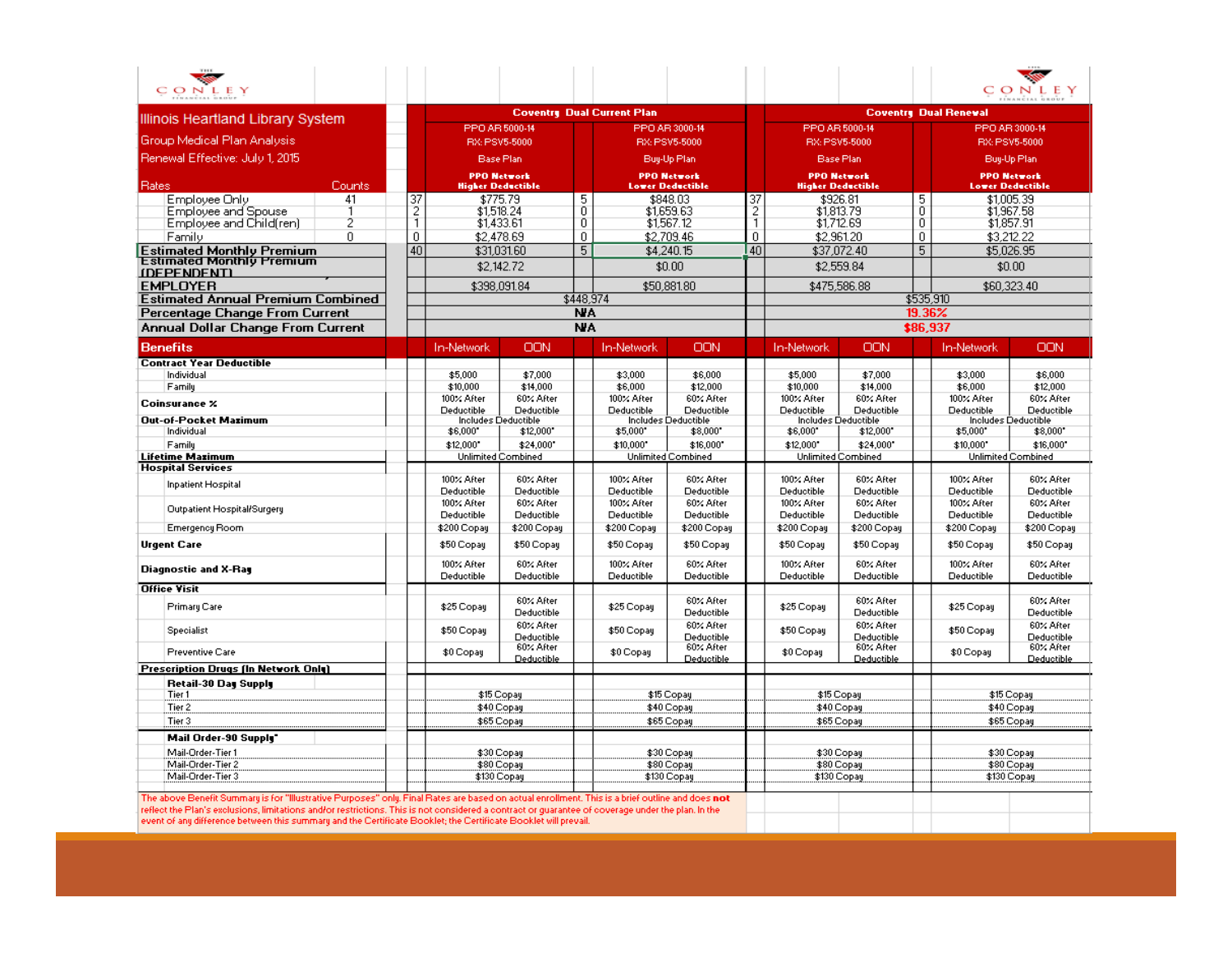| CONLEY                                                                                                                                                                                                                                                                                                                                                                                                               |                |                                   |                                        |                 |                          |                                     |                                               |                                 |                                                 |                  |                                          | CONLEY                                      |  |  |
|----------------------------------------------------------------------------------------------------------------------------------------------------------------------------------------------------------------------------------------------------------------------------------------------------------------------------------------------------------------------------------------------------------------------|----------------|-----------------------------------|----------------------------------------|-----------------|--------------------------|-------------------------------------|-----------------------------------------------|---------------------------------|-------------------------------------------------|------------------|------------------------------------------|---------------------------------------------|--|--|
|                                                                                                                                                                                                                                                                                                                                                                                                                      |                | <b>Coventry Dual Current Plan</b> |                                        |                 |                          |                                     |                                               |                                 |                                                 |                  | <b>United Healthcare</b>                 |                                             |  |  |
| Illinois Heartland Library System                                                                                                                                                                                                                                                                                                                                                                                    |                | PPO AR 5000-14<br>PPO AR 3000-14  |                                        |                 |                          | OX-N (MCP1-Copay)                   |                                               |                                 | OX-L (MCP1-Copay)                               |                  |                                          |                                             |  |  |
| <b>Group Medical Plan Analysis</b>                                                                                                                                                                                                                                                                                                                                                                                   |                |                                   | RX: PSV5-5000                          |                 |                          | RX: PSV5-5000                       |                                               |                                 | <b>RX:2V</b>                                    |                  | <b>RX:2V</b>                             |                                             |  |  |
| Renewal Effective: July 1, 2015                                                                                                                                                                                                                                                                                                                                                                                      |                |                                   | <b>Base Plan</b>                       |                 |                          | Buy-Up Plan                         |                                               |                                 | <b>Base Plan</b>                                |                  | <b>Base Plan</b>                         |                                             |  |  |
|                                                                                                                                                                                                                                                                                                                                                                                                                      |                |                                   | <b>PPO Network</b>                     |                 |                          | <b>PPO Network</b>                  |                                               |                                 | <b>PPO Network</b>                              |                  | <b>PPO Network</b>                       |                                             |  |  |
| Rates<br>Counts<br>Employee Only<br>41                                                                                                                                                                                                                                                                                                                                                                               |                |                                   | <b>Higher Deductible</b><br>\$775.79   | 5               |                          | <b>Lower Deductible</b><br>\$848.03 |                                               |                                 | <b>Higher Deductible</b><br>\$803.42            |                  | <b>Lower Deductible</b><br>\$858.99      |                                             |  |  |
| Employee and Spouse                                                                                                                                                                                                                                                                                                                                                                                                  | $\frac{37}{2}$ |                                   | \$1,518.24                             | 0               |                          | \$1,659.63                          | $\begin{array}{c}\n37 \\ 2 \\ 1\n\end{array}$ |                                 | \$1,572.31                                      | $\frac{5}{0}$    | \$1,681.06                               |                                             |  |  |
| Employee and Child(ren)<br>2                                                                                                                                                                                                                                                                                                                                                                                         |                |                                   | \$1,433.61                             | $\overline{0}$  |                          | \$1,567.12                          |                                               |                                 | \$1,484.67                                      | $\overline{0}$   | \$1,587.36                               |                                             |  |  |
| Family<br>0                                                                                                                                                                                                                                                                                                                                                                                                          | 0              |                                   | \$2,478.69                             | 0               |                          | \$2,709.46                          | 0                                             |                                 | \$2,566.97                                      | 0                | \$2,744.52                               |                                             |  |  |
| <b>Estimated Monthly Premium</b><br><b>Estimated Monthly Premium</b>                                                                                                                                                                                                                                                                                                                                                 | 40             |                                   | \$31,031.60                            | 5               |                          | \$4,240.15                          | 40                                            |                                 | \$32,137                                        | 5                | \$4,295                                  |                                             |  |  |
| <b>IDEPENDENTI</b>                                                                                                                                                                                                                                                                                                                                                                                                   |                |                                   | \$2,142.72                             |                 |                          | \$0.00                              |                                               |                                 | \$2,219                                         |                  | \$0.00                                   |                                             |  |  |
| <b>EMPLOYER</b>                                                                                                                                                                                                                                                                                                                                                                                                      |                |                                   | \$398,091.84                           |                 |                          | \$50,881.80                         |                                               |                                 | \$412,270                                       |                  |                                          | \$51,539                                    |  |  |
| <b>Estimated Annual Premium Combined</b>                                                                                                                                                                                                                                                                                                                                                                             |                |                                   |                                        | \$448,974<br>NA |                          |                                     |                                               |                                 |                                                 | \$463,809        |                                          |                                             |  |  |
| Percentage Change From Current<br>Annual Dollar Change From Current                                                                                                                                                                                                                                                                                                                                                  |                |                                   |                                        | <b>NA</b>       |                          |                                     |                                               |                                 |                                                 | 3.3%<br>\$14,836 |                                          |                                             |  |  |
|                                                                                                                                                                                                                                                                                                                                                                                                                      |                |                                   |                                        |                 |                          |                                     |                                               |                                 |                                                 |                  |                                          |                                             |  |  |
| <b>Benefits</b>                                                                                                                                                                                                                                                                                                                                                                                                      |                | In-Network                        | OON                                    |                 | <b>In-Network</b>        | OON                                 |                                               | In-Network                      | OON                                             |                  | <b>In-Network</b>                        | ΟΟΝ                                         |  |  |
| <b>Contract Year Deductible</b><br>Individual                                                                                                                                                                                                                                                                                                                                                                        |                | \$5,000                           | \$7,000                                |                 | \$3,000                  | \$6,000                             |                                               | \$5,000                         | \$10,000                                        |                  | \$3,000                                  | \$9,000                                     |  |  |
| Family                                                                                                                                                                                                                                                                                                                                                                                                               |                | \$10,000                          | \$14,000                               |                 | \$6,000                  | \$12,000                            |                                               | \$10,000                        | \$20,000                                        |                  | \$6,000                                  | \$18,000                                    |  |  |
| Coinsurance X                                                                                                                                                                                                                                                                                                                                                                                                        |                | 100% After                        | 60% After                              |                 | 100% After               | 60% After Deductible                |                                               | 100% After                      | 70% After                                       |                  | 100% After                               | 70% After                                   |  |  |
| Out-of-Pocket Mazimum                                                                                                                                                                                                                                                                                                                                                                                                |                | Deductible                        | Deductible<br>Includes Deductible      |                 | Deductible               | Includes Deductible                 |                                               | Deductible                      | <b>Deductible</b><br><b>Includes Deductible</b> |                  | Deductible<br><b>Includes Deductible</b> | <b>Deductible</b>                           |  |  |
| Individual                                                                                                                                                                                                                                                                                                                                                                                                           |                | \$6,000*                          | \$12,000                               |                 | \$5,000                  | \$8,000                             |                                               | \$6,250                         | \$12,500                                        |                  | \$6,250                                  | \$12,500                                    |  |  |
| Family<br><b>Lifetime Mazimum</b>                                                                                                                                                                                                                                                                                                                                                                                    |                | \$12,000*                         | \$24,000*<br><b>Unlimited Combined</b> |                 | \$10,000*                | \$16,000*<br>Unlimited Combined     |                                               | \$12,500                        | \$25,000<br><b>Unlimited Combined</b>           |                  | \$12,500                                 | \$25,000<br>Unlimited Combined              |  |  |
| <b>Hospital Services</b>                                                                                                                                                                                                                                                                                                                                                                                             |                |                                   |                                        |                 |                          |                                     |                                               |                                 |                                                 |                  |                                          |                                             |  |  |
| <b>Inpatient Hospital</b>                                                                                                                                                                                                                                                                                                                                                                                            |                | 100% After<br>Deductible          | 60% After<br>Deductible                |                 | 100% After<br>Deductible | 60% After Deductible                |                                               | 100% After<br>Deductible        | 70% After<br><b>Deductible</b>                  |                  | 100% After<br>Deductible                 | 70% After<br><b>Deductible</b>              |  |  |
| Outpatient Hospital/Surgery                                                                                                                                                                                                                                                                                                                                                                                          |                | 100% After<br>Deductible          | 60% After<br>Deductible                |                 | 100% After<br>Deductible | 60% After Deductible                |                                               | 100% After<br>Deductible        | 70% After<br><b>Deductible</b>                  |                  | 100% After<br>Deductible                 | 70% After<br><b>Deductible</b>              |  |  |
| <b>Emergency Room</b>                                                                                                                                                                                                                                                                                                                                                                                                |                | \$200 Copay                       | \$200 Copay                            |                 | \$200 Copay              | \$200 Copay                         |                                               | \$300 Copay                     | \$300 Copay                                     |                  | \$300 Copay                              | \$300 Copay                                 |  |  |
| <b>Urgent Care</b>                                                                                                                                                                                                                                                                                                                                                                                                   |                | \$50 Copay                        | \$50 Copay<br>60% After                |                 | \$50 Copay               | \$50 Copay                          |                                               | \$100 Copay<br>100% After       | 70% After<br><b>Deductible</b><br>70% After     |                  | \$100 Copay<br>100% After                | 70% After<br><b>Deductible</b><br>70% After |  |  |
| Lab                                                                                                                                                                                                                                                                                                                                                                                                                  |                | \$0                               | Deductible                             |                 | \$0                      | 60% After Deductible                |                                               | Deductible                      | <b>Deductible</b>                               |                  | <b>Deductible</b>                        | Deductible                                  |  |  |
| <b>Diagnostic and X-Ray</b>                                                                                                                                                                                                                                                                                                                                                                                          |                | 100% After<br>Deductible          | 60% After<br>Deductible                |                 | 100% After<br>Deductible | 60% After Deductible                |                                               | 100% After<br>Deductible        | 70% After<br><b>Deductible</b>                  |                  | 100% After<br>Deductible                 | 70% After<br><b>Deductible</b>              |  |  |
| <b>Office Visit</b>                                                                                                                                                                                                                                                                                                                                                                                                  |                |                                   |                                        |                 |                          |                                     |                                               |                                 |                                                 |                  |                                          |                                             |  |  |
| Primary Care                                                                                                                                                                                                                                                                                                                                                                                                         |                | \$25 Copay                        | 60% After<br>Deductible                |                 | \$25 Copay               | 60% After Deductible                |                                               | \$25 Copay                      | 70% After<br><b>Deductible</b>                  |                  | \$25 Copay                               | 70% After<br><b>Deductible</b>              |  |  |
| Specialist                                                                                                                                                                                                                                                                                                                                                                                                           |                | \$50 Copay                        | 60% After<br>Deductible                |                 | \$50 Copay               | 60% After Deductible                |                                               | \$70 Copay                      | 70% After<br><b>Deductible</b>                  |                  | \$70 Copay                               | 70% After<br><b>Deductible</b>              |  |  |
| <b>Preventive Care</b>                                                                                                                                                                                                                                                                                                                                                                                               |                | \$0 Copay                         | 60% After<br>Deductible                |                 | \$0 Copay                | 60% After Deductible                |                                               | \$0 Copay                       | 70% After<br><b>Deductible</b>                  |                  | \$0 Copay                                | 70% After<br><b>Deductible</b>              |  |  |
| <b>Prescription Drugs (In Network Only)</b>                                                                                                                                                                                                                                                                                                                                                                          |                |                                   |                                        |                 |                          |                                     |                                               |                                 |                                                 |                  |                                          |                                             |  |  |
| Retail-30 Day Supply<br>Tier 1                                                                                                                                                                                                                                                                                                                                                                                       |                |                                   | Retail / In-Network<br>\$15 Copay      |                 |                          | Retail / In-Network<br>\$15 Copay   |                                               |                                 | Retail / In-Network<br><b>\$10 Copay</b>        |                  | Retail / In-Network<br><b>\$10 Copay</b> |                                             |  |  |
| Tier 2                                                                                                                                                                                                                                                                                                                                                                                                               |                |                                   | \$40 Copay                             |                 |                          | \$40 Copay                          |                                               |                                 |                                                 |                  | \$35 Copay                               |                                             |  |  |
| Tier 3                                                                                                                                                                                                                                                                                                                                                                                                               |                |                                   | \$65 Copay                             |                 |                          | \$65 Copay                          |                                               | \$35 Copay<br><b>\$60 Copay</b> |                                                 |                  | <b>\$60 Copay</b>                        |                                             |  |  |
| Mail Order-90 Supply"                                                                                                                                                                                                                                                                                                                                                                                                |                |                                   | In-Network Only                        |                 |                          | In-Network Only                     |                                               |                                 | In-Network Only                                 |                  | In-Network Only                          |                                             |  |  |
| Mail-Order-Tier 1<br>Mail-Order-Tier 2                                                                                                                                                                                                                                                                                                                                                                               |                |                                   | \$30 Copay<br>\$80 Copay               |                 |                          | \$30 Copay<br>\$80 Copay            |                                               |                                 | \$25 Copay<br><b>\$87.50 Copay</b>              |                  | \$25 Copay<br><b>\$87.50 Copay</b>       |                                             |  |  |
| Mail-Order-Tier 3<br>Mail Order - Specialty                                                                                                                                                                                                                                                                                                                                                                          |                |                                   | \$130 Copay<br>Not Covered             |                 |                          | \$130 Copay<br><b>Not Covered</b>   | <b>\$150 Copay</b><br>Not Covered             |                                 |                                                 |                  | <b>\$150 Copay</b><br>Not Covered        |                                             |  |  |
| The above Benefit Summary is for "Illustrative Purposes" only. Final Rates are based on actual enrollment. This is a brief outline and does not reflect the<br>Plan's exclusions, limitations and/or restrictions. This is not considered a contract or guarantee of coverage under the plan. In the event of any difference<br>katuwan this summary and the Cartificate Pooklet the Cartificate Pooklet will prousi |                |                                   |                                        |                 |                          |                                     |                                               |                                 |                                                 |                  |                                          |                                             |  |  |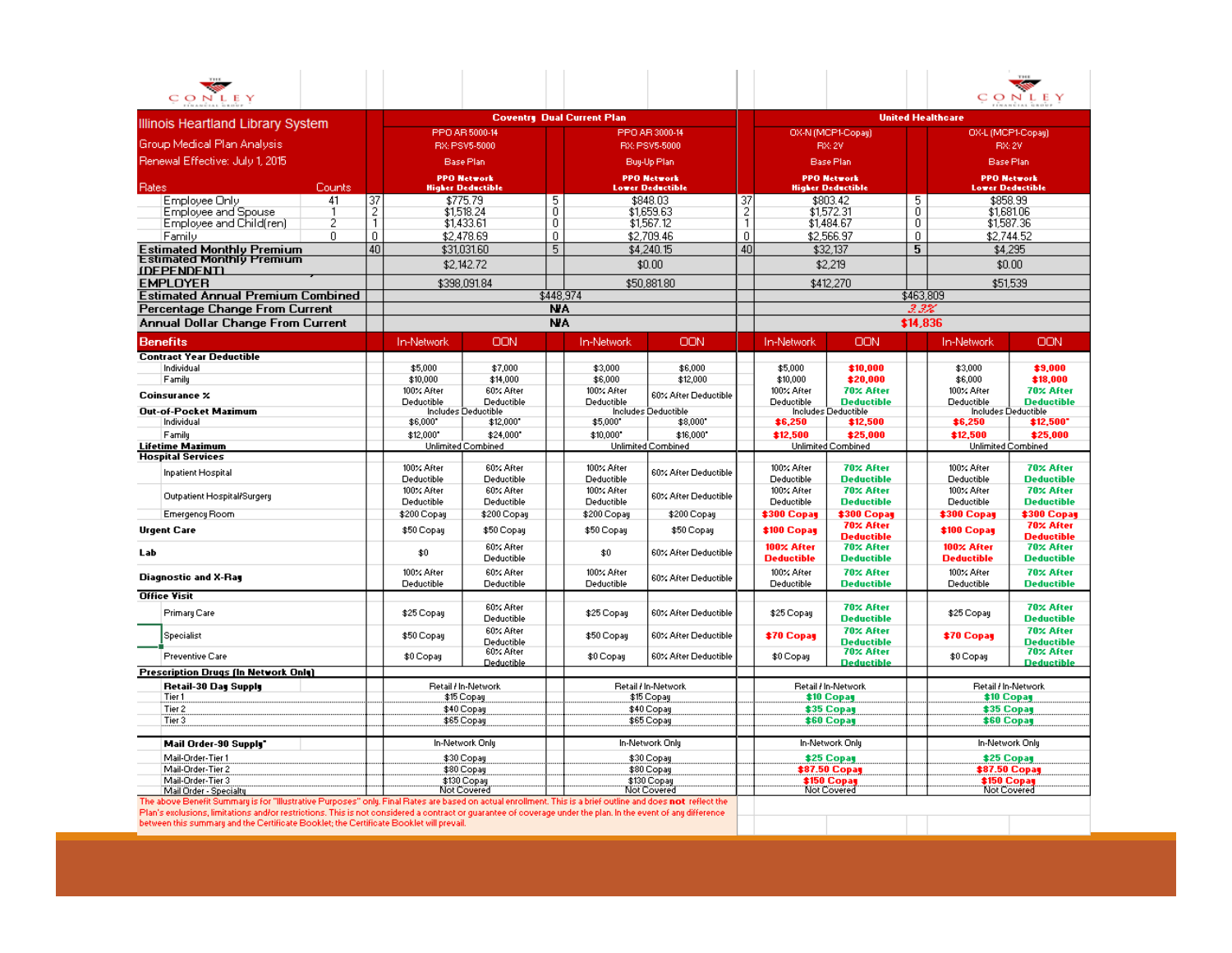| Illinois Heartland Library System                                                                                                                           |               |                          |                                                        |           | <b>Coventry Dual Current Plan</b> |                                   |                      |                                   |                         |                     | <b>EBSO - Level Funded Option</b> |                                   |
|-------------------------------------------------------------------------------------------------------------------------------------------------------------|---------------|--------------------------|--------------------------------------------------------|-----------|-----------------------------------|-----------------------------------|----------------------|-----------------------------------|-------------------------|---------------------|-----------------------------------|-----------------------------------|
|                                                                                                                                                             |               |                          | PPO AR 5000-14                                         |           |                                   | PPO AR 3000-14                    |                      |                                   |                         |                     |                                   |                                   |
| Group Medical Plan Analysis                                                                                                                                 |               |                          | RX: PSV5-5000<br>RX: PSV5-5000                         |           |                                   |                                   |                      |                                   |                         |                     |                                   |                                   |
| Renewal Effective: July 1, 2015                                                                                                                             |               |                          | <b>Base Plan</b>                                       |           |                                   | Buy-Up Plan                       |                      | <b>Base Plan</b>                  |                         |                     |                                   | Buy-Up Plan                       |
|                                                                                                                                                             |               |                          | <b>PPO Network</b>                                     |           |                                   | <b>PPO Network</b>                |                      | 12/12 with TLO                    |                         |                     |                                   | 12/12 with TLO                    |
| <b>Rates</b><br>Counts                                                                                                                                      |               |                          | <b>Higher Deductible</b>                               |           |                                   | <b>Lower Deductible</b>           |                      | <b>XS RelGerber</b>               |                         |                     |                                   | <b>XS RelGerber</b>               |
| 41<br>Employee Only                                                                                                                                         | 37            |                          | \$775.79                                               | 5         |                                   | \$848.03                          | -37                  | \$768.09                          |                         | 5                   |                                   | \$958.59                          |
| Employee and Spouse                                                                                                                                         | $\frac{2}{1}$ |                          | \$1,518.24                                             | 0<br>0    |                                   | \$1,659.63                        | $\frac{2}{1}$        | \$1,424.93                        |                         | $\overline{0}$<br>0 |                                   | \$1,866.27                        |
| Employee and Child(ren)<br>2<br>0                                                                                                                           | 0             |                          | \$1,433.61                                             | 0.        |                                   | \$1,567.12                        |                      | \$1,350.06                        |                         |                     |                                   | \$1,727.03                        |
| Family                                                                                                                                                      | 40            |                          | \$2,478.69                                             | 5         |                                   | \$2,709.46                        | $\overline{0}$<br>40 | \$2,274.65<br>\$30,723.60         |                         | 0<br>5              |                                   | \$2,741.79                        |
| <b>Estimated Monthly Premium</b><br><b>Estimated Monthly Premium</b>                                                                                        |               |                          | \$31,031.60                                            |           |                                   | \$4,240.15                        |                      |                                   |                         |                     |                                   | \$4,793                           |
| <b>IDEPENDENTI</b>                                                                                                                                          |               |                          | \$2,142.72                                             |           |                                   | \$0.00                            |                      | \$1,896                           |                         |                     |                                   | \$0.00                            |
| <b>EMPLOYER</b>                                                                                                                                             |               |                          | \$398,091.84                                           |           |                                   | \$50,881.80                       |                      | \$391,431                         |                         |                     |                                   | \$57,515                          |
| <b>Estimated Annual Premium Combined</b>                                                                                                                    |               |                          |                                                        | \$448,974 |                                   |                                   |                      |                                   |                         |                     | \$448,946                         |                                   |
| Percentage Change From Current                                                                                                                              |               |                          |                                                        | NA        |                                   |                                   |                      |                                   |                         | -0.01%              |                                   |                                   |
| Annual Dollar Change From Current                                                                                                                           |               |                          |                                                        | <b>NA</b> |                                   |                                   |                      |                                   |                         | [\$27]              |                                   |                                   |
| <b>Benefits</b>                                                                                                                                             |               | <b>In-Network</b>        | OON                                                    |           | <b>In-Network</b>                 | <b>OON</b>                        |                      | In-Network                        | OON                     |                     | In-Network                        | <b>OON</b>                        |
| <b>Contract Year Deductible</b>                                                                                                                             |               |                          |                                                        |           |                                   |                                   |                      |                                   |                         |                     |                                   |                                   |
| Individual                                                                                                                                                  |               | \$5,000                  | \$7,000                                                |           | \$3,000                           | \$6,000                           |                      | \$5,000                           | \$7,000                 |                     | \$3,000                           | \$6,000                           |
| Family                                                                                                                                                      |               | \$10,000                 | \$14,000                                               |           | \$6,000                           | \$12,000                          |                      | \$10,000                          | \$14,000                |                     | \$6,000                           | \$12,000                          |
| Coinsurance %                                                                                                                                               |               | 100% After<br>Deductible | 60% After<br>Deductible                                |           | 100% After<br>Deductible          | 60% After Deductible              |                      | 100% After<br>Deductible          | 60% After<br>Deductible |                     | 100% After<br>Deductible          | 60% After<br>Deductible           |
| Out-of-Pocket Mazimum                                                                                                                                       |               |                          | <b>Includes Deductible</b>                             |           |                                   | <b>Includes Deductible</b>        |                      | Includes Deductible               |                         |                     |                                   | Includes Deductible               |
| Individual                                                                                                                                                  |               | \$6,000*                 | \$12,000*                                              |           | \$5,000*                          | \$8,000*                          |                      | \$6,000                           | \$12,000*               |                     | \$5,000*                          | \$8,000                           |
| Family                                                                                                                                                      |               | \$12,000*                | \$24,000*                                              |           | \$10,000*                         | \$16,000*                         |                      | \$12,000*                         | \$24,000*               |                     | \$10,000*                         | \$16,000*                         |
| <b>Lifetime Mazimum</b><br><b>Hospital Services</b>                                                                                                         |               |                          | <b>Unlimited Combined</b>                              |           |                                   | Unlimited Combined                |                      | <b>Unlimited Combined</b>         |                         |                     |                                   | <b>Unlimited Combined</b>         |
| <b>Inpatient Hospital</b>                                                                                                                                   |               | 100% After               | 60% After                                              |           | 100% After                        | 60% After Deductible              |                      | 100% After                        | 60% After               |                     | 100% After                        | 60% After                         |
|                                                                                                                                                             |               | Deductible               | Deductible                                             |           | Deductible                        |                                   |                      | Deductible                        | Deductible              |                     | Deductible                        | Deductible                        |
| Outpatient Hospital/Surgery                                                                                                                                 |               | 100% After               | 60% After                                              |           | 100% After                        | 60% After Deductible              |                      | 100% After                        | 60% After               |                     | 100% After                        | 60% After                         |
|                                                                                                                                                             |               | Deductible               | Deductible                                             |           | Deductible                        |                                   |                      | Deductible                        | Deductible              |                     | Deductible                        | Deductible                        |
| Emergency Room                                                                                                                                              |               | \$200 Copay              | \$200 Copay                                            |           | \$200 Copay                       | \$200 Copay                       |                      | \$200 Copay                       | \$200 Copay             |                     | \$200 Copay                       | \$200 Copay                       |
| <b>Urgent Care</b>                                                                                                                                          |               | \$50 Copay               | \$50 Copay                                             |           | \$50 Copay                        | \$50 Copay                        |                      | \$50 Copay                        | \$50 Copay              |                     | \$50 Copay                        | \$50 Copay                        |
| Lab                                                                                                                                                         |               | \$0                      | 60% After<br>Deductible                                |           | \$0                               | 60% After Deductible              |                      | 100% After<br><b>Deductible</b>   | 60% After<br>Deductible |                     | 100% After<br><b>Deductible</b>   | 60% After<br>Deductible           |
| Diagnostic and X-Ray                                                                                                                                        |               | 100% After               | 60% After                                              |           | 100% After                        | 60% After Deductible              |                      | 100% After                        | 60% After               |                     | 100% After                        | 60% After                         |
|                                                                                                                                                             |               | Deductible               | Deductible                                             |           | Deductible                        |                                   |                      | Deductible                        | Deductible              |                     | Deductible                        | Deductible                        |
| <b>Office Visit</b>                                                                                                                                         |               |                          | 60% After                                              |           |                                   |                                   |                      |                                   | 60% After               |                     |                                   | 60% After                         |
| Primary Care                                                                                                                                                |               | \$25 Copay               | Deductible<br>60% After                                |           | \$25 Copay                        | 60% After Deductible              |                      | <b>\$35 Copay</b>                 | Deductible<br>60% After |                     | <b>\$35 Copay</b>                 | Deductible<br>60% After           |
| Specialist                                                                                                                                                  |               | \$50 Copay               | Deductible<br>60% After                                |           | \$50 Copay                        | 60% After Deductible              |                      | \$35 Copay                        | Deductible<br>60% After |                     | <b>\$35 Copay</b>                 | Deductible<br>60% After           |
| <b>Preventive Care</b>                                                                                                                                      |               | \$0 Copay                | Deductible                                             |           | \$0 Copay                         | 60% After Deductible              |                      | \$0 Copay                         | Deductible              |                     | \$0 Copay                         | Deductible                        |
| <b>Prescription Drugs (In Network Only)</b>                                                                                                                 |               |                          |                                                        |           |                                   |                                   |                      |                                   |                         |                     |                                   |                                   |
| Retail-30 Day Supply<br>Tier 1                                                                                                                              |               |                          | Retail / In-Network<br>\$15 Copay                      |           |                                   | Retail / In-Network<br>\$15 Copay |                      | Retail / In-Network<br>\$15 Copay |                         |                     |                                   | Retail / In-Network<br>\$15 Copay |
| Tier 2                                                                                                                                                      |               |                          | \$40 Copay                                             |           |                                   | \$40 Copay                        |                      | \$40 Copay                        |                         |                     |                                   | \$40 Copay                        |
| Tier 3                                                                                                                                                      |               |                          | \$65 Copay                                             |           |                                   | \$65 Copay                        |                      | \$65 Copay                        |                         |                     |                                   | \$65 Copay                        |
|                                                                                                                                                             |               |                          |                                                        |           |                                   |                                   |                      |                                   |                         |                     |                                   |                                   |
| Mail Order-90 Supply"                                                                                                                                       |               |                          | In-Network Only                                        |           |                                   | In-Network Only                   |                      | In-Network Only                   |                         |                     |                                   | In-Network Only                   |
| Mail-Order-Tier 1                                                                                                                                           |               |                          | \$30 Copay<br>\$30 Copay                               |           |                                   | \$30 Copay                        |                      |                                   |                         | \$30 Copay          |                                   |                                   |
| Mail-Order-Tier 2                                                                                                                                           |               |                          | \$80 Copay<br>\$80 Copay<br>\$130 Copay<br>\$130 Copay |           |                                   | \$80 Copay                        |                      |                                   | \$80 Copay              |                     |                                   |                                   |
| Mail-Order-Tier 3<br>Mail Order - Specialty                                                                                                                 |               |                          | Not Covered                                            |           |                                   | Not Covered                       |                      | \$130 Copay<br>Not Covered        |                         |                     |                                   | \$130 Copay<br>Not Covered        |
| The above Benefit Summary is for "Illustrative Purposes" only. Final Rates are based on actual enrollment. This is a brief outline and does not reflect the |               |                          |                                                        |           |                                   |                                   |                      |                                   |                         |                     |                                   |                                   |

Π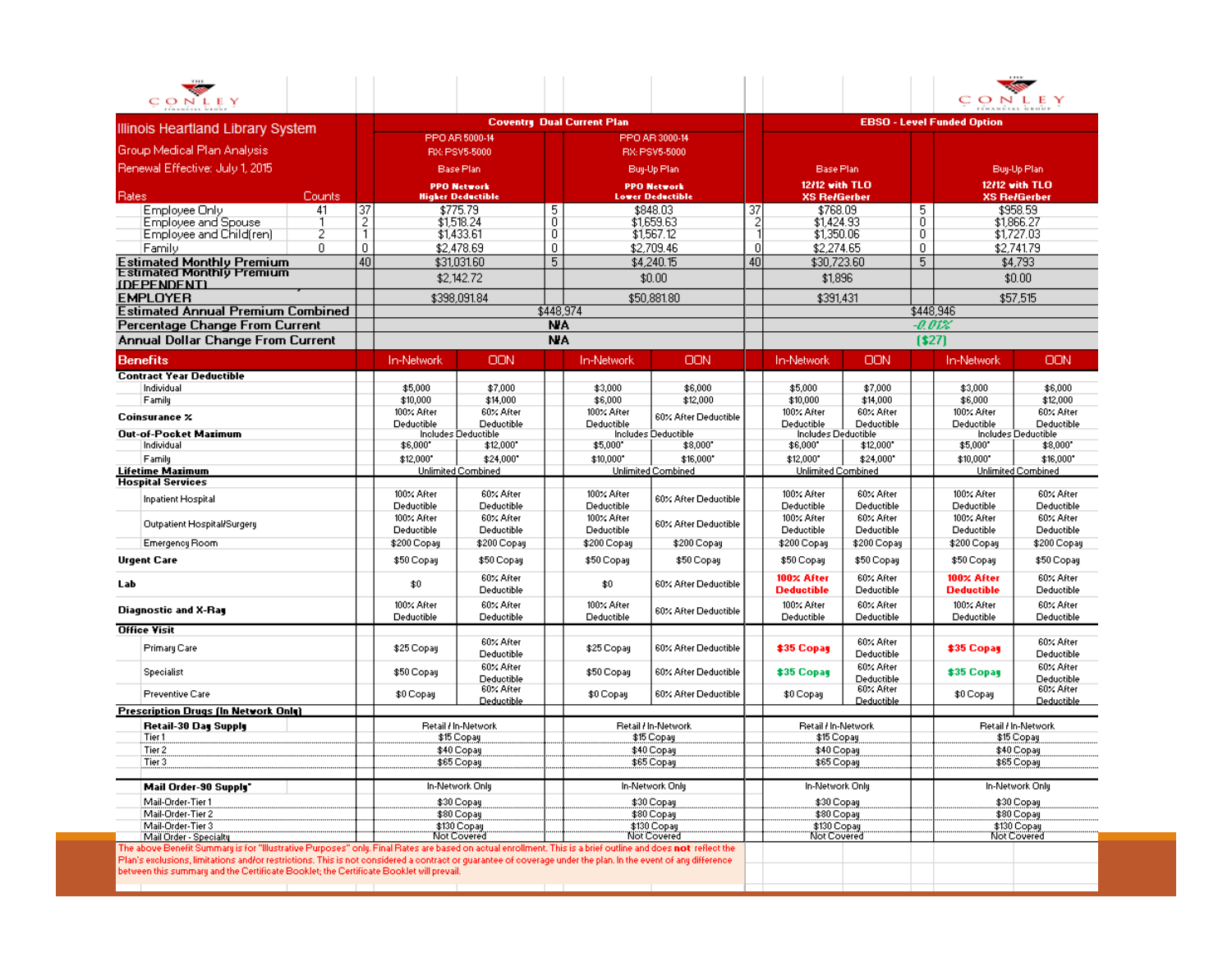## Health Insurance

#### TRADITIONAL

- •Insurance company designs the plan.
- •Insurance company sets the rate based on claims, administrative cost and other fees.
- •Insurance company purchases STOP/Loss coverage.
- •PPACA Fees range approximately 4%<br>added to premium. IHLS pays<br>\$16,476 annually.
- •Insurance company keeps balance of premium pool.

#### SELF‐FUNDED

- •Employer designs the plan.
- •Employer sets the rate.
- •Employer assumes limited risk.
- •Employer purchases STOP/Loss coverage.
- •Employer pays PCORI Fees at \$2.35 PEPM, not added to premium. IHLS pays \$1240 annually.
- •Employer keeps balance of premium pool.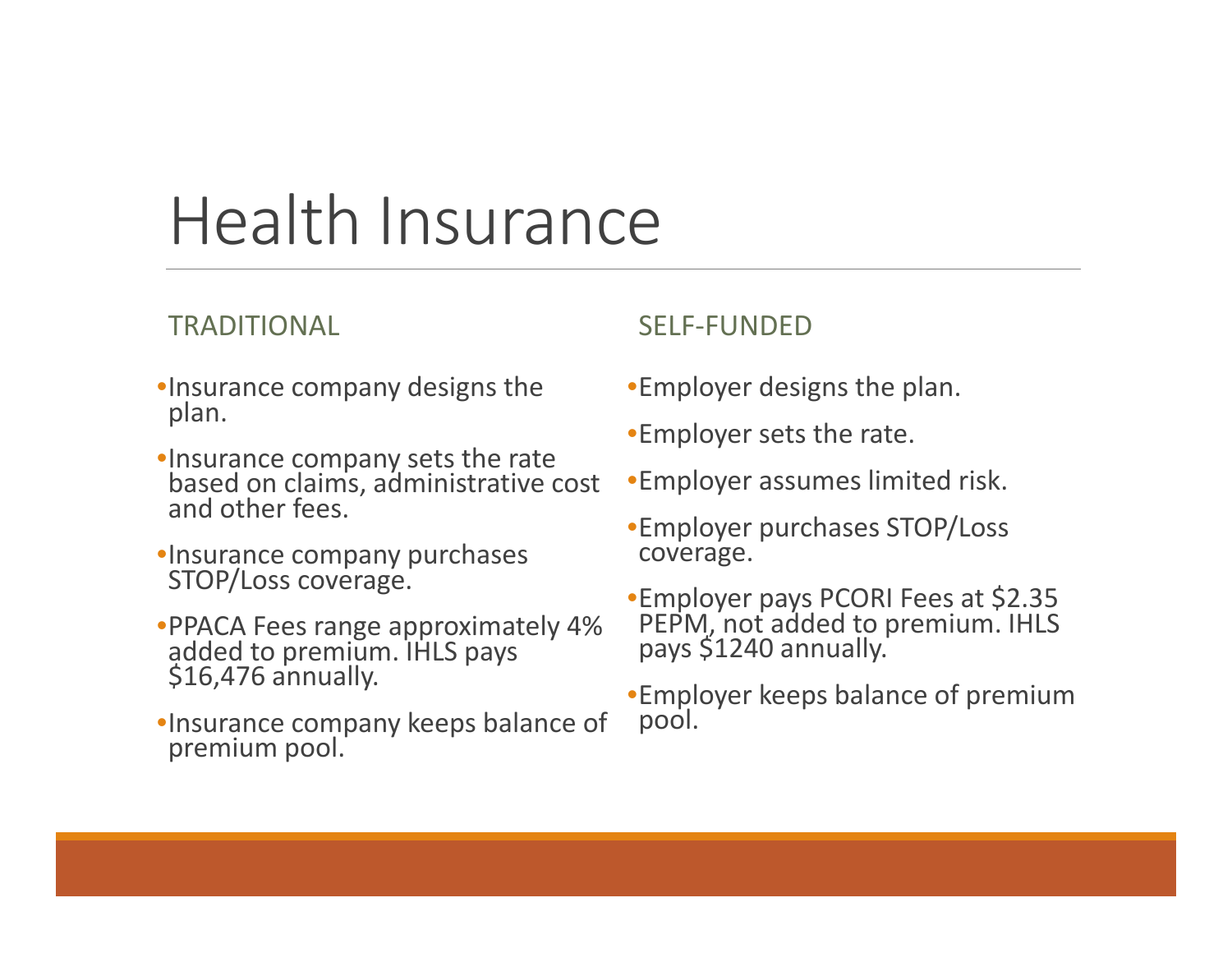# Level Funded

How doesit work?

- •Designed for employers with 25‐300 employees.
- •The main advantage to an employer is that the maximum cost of a budgeted self-<br>funded plan is lower. funded plan is lower.
- •The stop-loss claim arrangement is a much more simple arrangement compared with traditional specific and aggregate claim filing. traditional specific and aggregate claim filing.
- •The employer, NOT the insurer retains profitability at the end of the contract period.
- •The employer pays <sup>a</sup> fixed monthly premium.
- •The employer also funds <sup>a</sup> fixed monthly aggregate claims account. The claims pool is calculated and based upon annual claims going forward, not those in the past.<br>Employees completed heath applications.
- •If the actual claims exceed the cumulative aggregate claims account balance, Level Funding pays the remainder.
- •Employer has the ability to review claims monthly.
- •In 2016 all fully insured plans will move to "community rating". It is estimated that<br>this move will effect renewals by increasing them between 30-55%. move will effect renewals by increasing them between 30‐55%.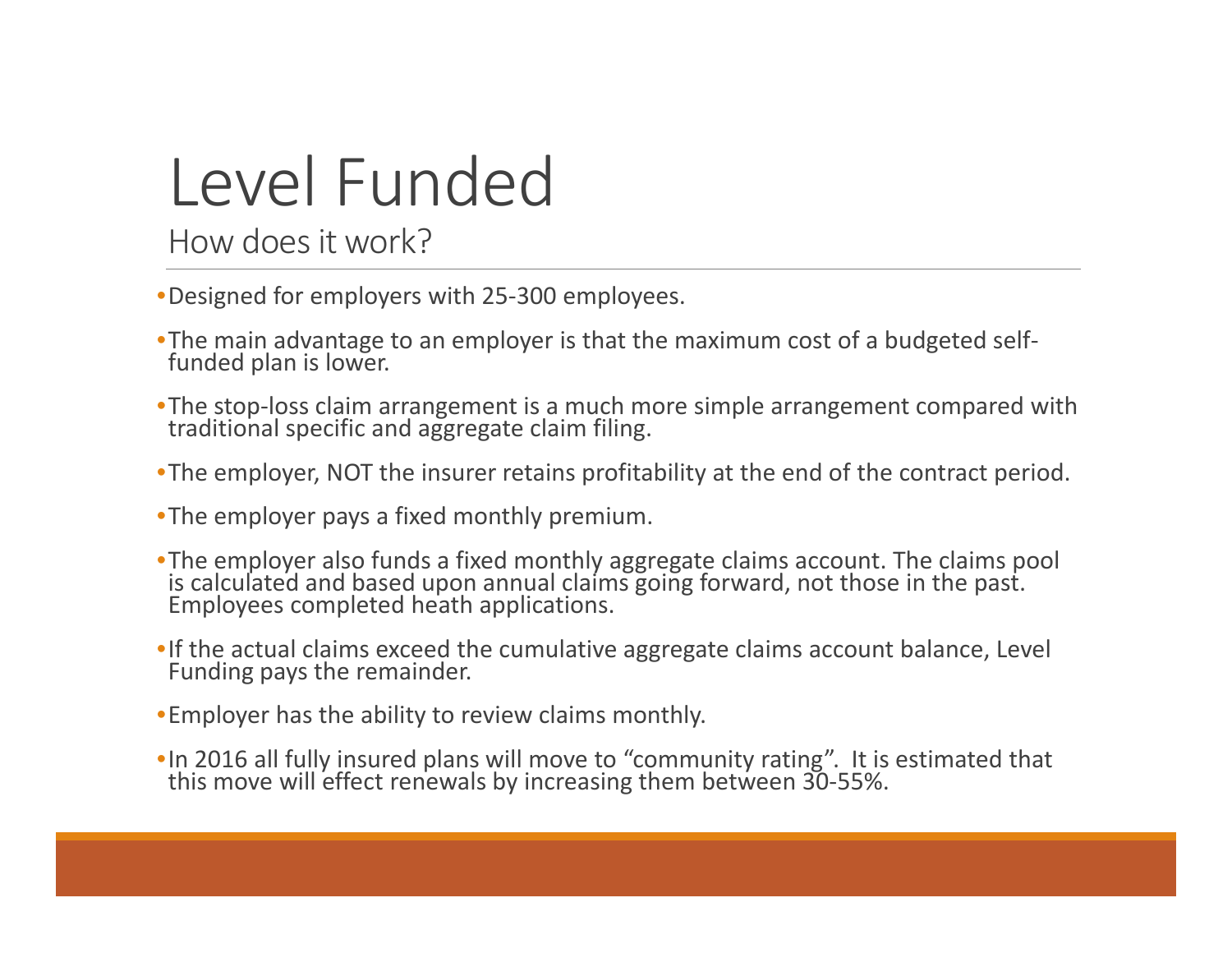| <b>Illinois Heartland Library System</b>                                  |                                                      |                |                                                   |                                   |                                 |                                      |                                |                                  |  |  |  |
|---------------------------------------------------------------------------|------------------------------------------------------|----------------|---------------------------------------------------|-----------------------------------|---------------------------------|--------------------------------------|--------------------------------|----------------------------------|--|--|--|
|                                                                           | <b>Estimated Annual Cost</b>                         |                |                                                   |                                   |                                 |                                      |                                |                                  |  |  |  |
| <b>Employee Count:</b>                                                    |                                                      | 44             |                                                   |                                   |                                 |                                      |                                |                                  |  |  |  |
| <b>Fixed Costs Covers:</b>                                                |                                                      |                |                                                   |                                   |                                 |                                      |                                |                                  |  |  |  |
| Stop-loss Premium<br>- TPA fees<br>PPO access fees<br>Other plan expenses | 57%                                                  | \$248,721      | This portion is not refundable                    |                                   |                                 |                                      |                                |                                  |  |  |  |
| <b>Claims Pool</b>                                                        | 43%                                                  | \$190,110      | Unused funds from this claims pool are refundable |                                   |                                 |                                      |                                |                                  |  |  |  |
| <b>Annual Total</b>                                                       |                                                      | \$438,831      |                                                   |                                   |                                 |                                      |                                |                                  |  |  |  |
|                                                                           |                                                      |                |                                                   | <b>How Your Claims Pool Works</b> |                                 |                                      |                                |                                  |  |  |  |
|                                                                           | <b>Full Funding/</b><br><b>Premium</b><br>Equivalent | Fixed<br>Costs | <b>Claims Pool</b><br>Contribution                | Claims<br><b>Expenditures</b>     | Stop-Loss<br><b>Re-payments</b> | <b>Claims Pool</b><br><b>Balance</b> | Stop-Loss<br><b>Plan Usage</b> | Stop-Loss<br><b>Plan Balance</b> |  |  |  |
| July                                                                      | \$36,569                                             | \$20,727       | \$15,843                                          | \$9,506                           | \$0                             | \$6,337                              | \$0                            | \$0                              |  |  |  |
| <b>August</b>                                                             | \$36,569                                             | \$20,727       | \$15,843                                          | \$15,209                          | \$0                             | \$6,971                              | \$0                            | \$0                              |  |  |  |
| September                                                                 | \$36,569                                             | \$20,727       | \$15,843                                          | \$15,969                          | \$0                             | \$6,844                              | \$0                            | \$0                              |  |  |  |
| October                                                                   | \$36,569                                             | \$20,727       | \$15,843                                          | \$13,561                          | \$0                             | \$9,125                              | \$0                            | \$0                              |  |  |  |
| <b>November</b>                                                           | \$36,569                                             | \$20,727       | \$15,843                                          | \$20,344                          | \$0                             | \$4,624                              | \$0                            | \$0                              |  |  |  |
| <b>December</b>                                                           | \$36,569                                             | \$20,727       | \$15,843                                          | \$18,308                          | \$0                             | \$2,159                              | \$0                            | \$0                              |  |  |  |
| January                                                                   | \$36,569                                             | \$20,727       | \$15,843                                          | \$19,326                          | \$0                             | \$0                                  | \$1,324                        | (S1, 324)                        |  |  |  |
| February                                                                  | \$36,569                                             | \$20,727       | \$15,843                                          | \$15,606                          | \$237                           | \$0                                  | \$0                            | (\$1,087)                        |  |  |  |
| <b>March</b>                                                              | \$36,569                                             | \$20,727       | \$15,843                                          | \$12,167                          | \$1,087                         | \$2,588                              | \$0                            | \$0                              |  |  |  |
| <b>April</b>                                                              | \$36,569                                             | \$20,727       | \$15,843                                          | \$13,043                          | \$0                             | \$5,388                              | \$0                            | \$0                              |  |  |  |
| May                                                                       | \$36,569                                             | \$20,727       | \$15,843                                          | \$13,569                          | \$0                             | \$7,661                              | \$0                            | \$0                              |  |  |  |
| June                                                                      | \$36,569                                             | \$20,727       | \$15,843                                          | \$14,679                          | \$0                             | \$8,825                              | \$0                            | \$0                              |  |  |  |
| <b>Annual Totals</b>                                                      | \$438,831                                            | \$248,721      | \$190,110                                         | \$181,286                         |                                 | \$8,825                              |                                |                                  |  |  |  |
| <b>Claims to Funding Loss Ratio:</b>                                      |                                                      |                |                                                   | 95%                               |                                 |                                      |                                |                                  |  |  |  |
| <b>Refundable Account Balance:</b>                                        |                                                      |                | \$8,825                                           |                                   |                                 |                                      |                                |                                  |  |  |  |
| <b>Estimated Annual Cost was:</b>                                         |                                                      |                | \$438,831                                         |                                   |                                 |                                      |                                |                                  |  |  |  |
| After refund, the actual Cost is:                                         | \$430,006                                            |                |                                                   |                                   |                                 |                                      |                                |                                  |  |  |  |

 $\mathfrak I$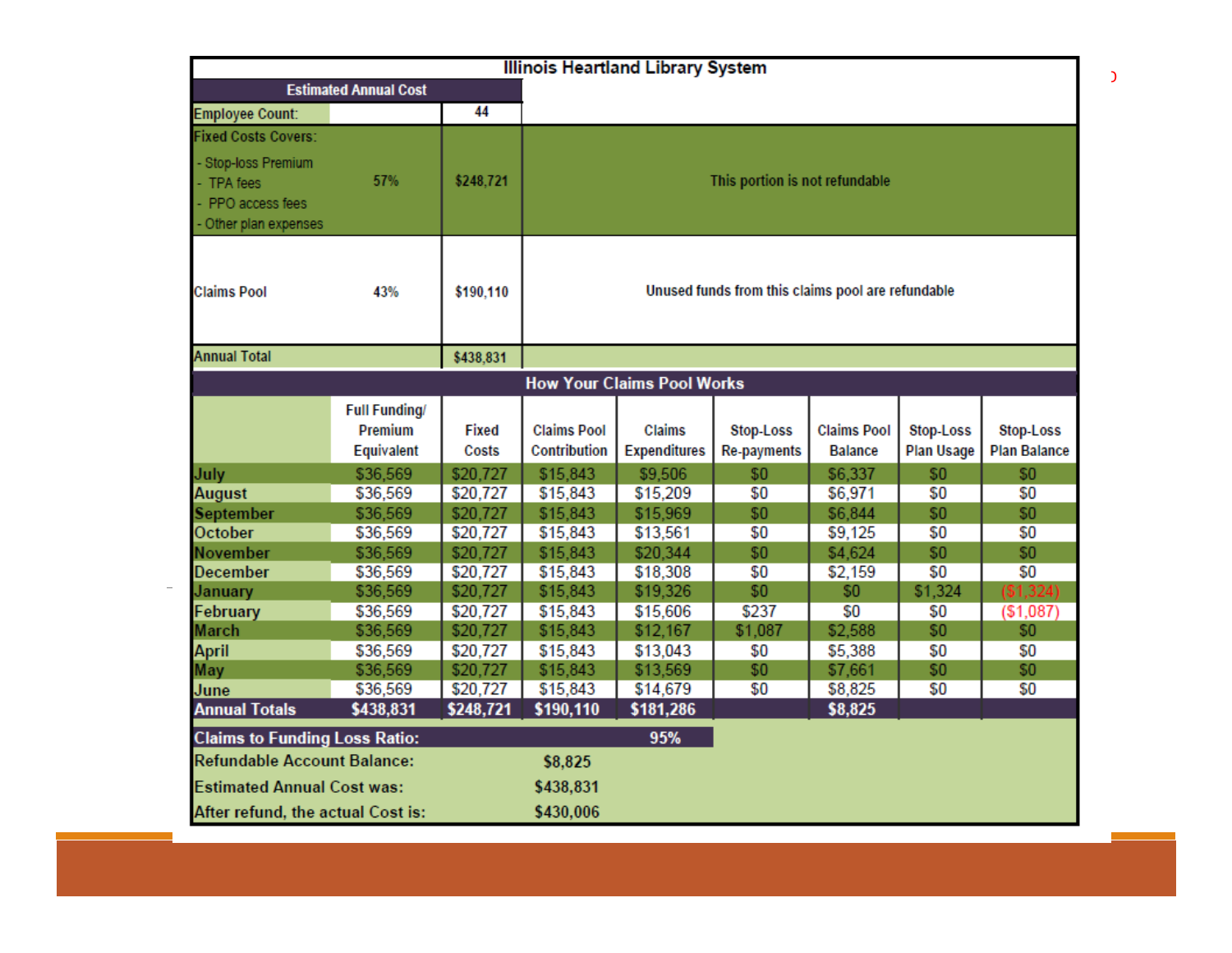#### **Illinois Heartland Library System**

Assumptions:

\* Stop-loss requires a copy of the Coventry proposal effective 07/01/2015 and disclosure to finalize rates.

\* 12/12 Contract covers claims are incurred and paid from July 1, 2015 through June 30, 2016

\* Duplication of Current Schedules of Benefits (Please note that while every attempt will be made to duplicate the current plan, the plan administered through EBSO will be very similar, but not an exact duplicate of benefits)

| <b>Plan Costs</b>           |                                                     |      |             |                                      |                |             |                             |                |  |  |
|-----------------------------|-----------------------------------------------------|------|-------------|--------------------------------------|----------------|-------------|-----------------------------|----------------|--|--|
| Effective: July 1, 2015     |                                                     |      |             |                                      |                |             |                             |                |  |  |
|                             | Based on Total Counts of: EE 36 5                   | 41   |             | Current                              |                |             | <b>Option: Level Funded</b> |                |  |  |
| Carrier:                    | $EE + Sp 1 0$                                       | 1    |             | Coventry                             |                |             | <b>XS Re/Gerber</b>         |                |  |  |
| <b>Contract Type:</b>       | $EE + Ch$ 2 0                                       | 2    |             | <b>Fully Insured</b>                 |                |             | 12/12                       |                |  |  |
| <b>Specific Ded.:</b>       | Family 0<br>0                                       | 0    |             | Pool Amount?                         |                |             | CAP                         |                |  |  |
| Commission:                 | Total 39 5                                          | 44   |             | 2                                    |                |             | 0%                          |                |  |  |
|                             |                                                     | Plan | <b>Base</b> | Buy-up                               | <b>Blended</b> | <b>Base</b> | Buy-up                      | <b>Blended</b> |  |  |
|                             | Maximum Costs (Admin, Stop Loss, Funding/Aggregate) |      |             |                                      |                |             |                             |                |  |  |
|                             | Employee                                            |      | \$775.79    | \$848.03                             | \$784.60       | \$768.09    | \$958.59                    | \$791.32       |  |  |
|                             | Employee + Spouse                                   |      | \$1,518.24  | \$1,659.63                           | \$1,518.24     | \$1,424.93  | \$1,866.27                  | \$1,424.93     |  |  |
|                             | Employee + Child(ren)                               |      | \$1,433.61  | \$1,567.12                           | \$1,433.61     | \$1,350.06  | \$1,727.03                  | \$1,350.06     |  |  |
|                             | Family                                              |      | \$2,478.69  | \$2,709.52                           | \$2,594.11     | \$2.274.65  | \$2,741.79                  | \$2,508.22     |  |  |
| Annual Maximum Costs:       |                                                     |      | \$387.767   | \$50.882                             | \$438.649      | \$381,315   | \$57,516                    | \$438,831      |  |  |
|                             |                                                     |      |             | Minimum Costs (Admin, Stop Loss)     |                |             |                             |                |  |  |
|                             | Employee                                            |      | \$775.79    | \$848.03                             | \$784.60       | \$445.30    | \$479.15                    | \$449.42       |  |  |
|                             | Employee + Spouse                                   |      | \$1,518.24  | \$1,659.63                           | \$1,518.24     | \$793.22    | \$859.48                    | \$793.22       |  |  |
|                             | Employee + Child(ren)                               |      | \$1,433.61  | \$1,567.12                           | \$1,433.61     | \$753.56    | \$816.12                    | \$753.56       |  |  |
|                             | Family                                              |      | \$2,478.69  | \$2,709.52                           | \$2,594.11     | \$1.243.30  | \$1,351,47                  | \$1,297.38     |  |  |
| Annual Minimum Costs:       |                                                     |      | \$387.767   | \$50,882                             | \$438,649      | \$219,972   | \$28,749                    | \$248,721      |  |  |
|                             |                                                     |      |             | <b>Total Annualized Cost Summary</b> |                |             |                             |                |  |  |
| <b>Total Minimum Costs</b>  |                                                     |      | \$387.767   | \$50,882                             | \$438,649      | \$219,972   | \$28,749                    | \$248,721      |  |  |
| <b>Total Maximum Costs:</b> |                                                     |      | \$387,767   | \$50,882                             | \$438,649      | \$381,315   | \$57,516                    | \$438,831      |  |  |
| % Change From Current Plan: |                                                     |      |             |                                      |                | $-1.7%$     | 13.0%                       | 0.0%           |  |  |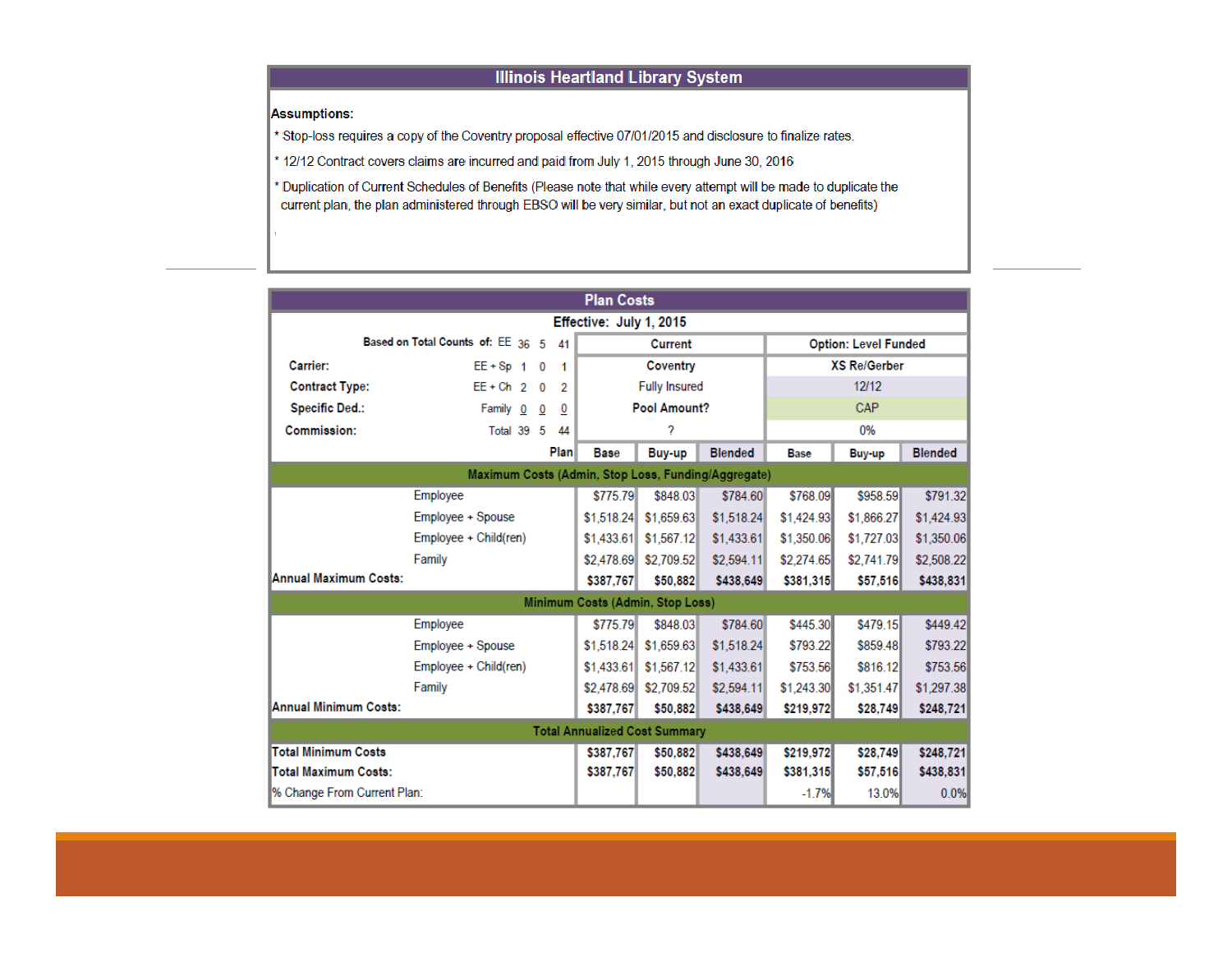| <b>Illinois Heartland Library System</b><br><b>Group Dental Plan Analysis</b> |          |                   | <b>Current</b><br>Guardian |                   | <b>Renewal</b><br>Guardian |  |  |  |
|-------------------------------------------------------------------------------|----------|-------------------|----------------------------|-------------------|----------------------------|--|--|--|
| Renewal Effective: July 1, 2015                                               |          |                   | PPO Plan VZ                |                   | PPO Plan VZ                |  |  |  |
| <b>Rates</b>                                                                  | Enrolled | <b>In-Network</b> | <b>Out-of Network</b>      | <b>In-Network</b> | <b>Out-of Network</b>      |  |  |  |
| Single                                                                        | 34       |                   | \$25.45                    | \$28.76           |                            |  |  |  |
| Employee + Spouse                                                             | 13       |                   | \$40.97                    |                   | \$46.30                    |  |  |  |
| Employee + 1Child                                                             | 1        |                   | \$54.26                    |                   | \$61.31                    |  |  |  |
| Family                                                                        | 7        |                   | \$73.60                    |                   | \$83.17<br>\$2,223.24      |  |  |  |
| Estimated Monthly Premium                                                     |          |                   | \$1,967.37                 |                   |                            |  |  |  |
| <b>Estimated Annual Premium</b>                                               |          |                   | \$23,608.44                |                   | \$26,678.88                |  |  |  |
| % Change from Current                                                         |          |                   | <b>NA</b>                  |                   | 13.01%                     |  |  |  |
| Dollar Change                                                                 |          |                   | <b>NA</b>                  |                   | \$3,070                    |  |  |  |
| <b>Deductible</b>                                                             |          |                   | Waived for Preventive      |                   | Waived for Preventive      |  |  |  |
| Individual                                                                    |          |                   |                            |                   |                            |  |  |  |
|                                                                               |          | \$50              | \$50                       | \$50              | \$50                       |  |  |  |
| Family                                                                        |          | 3x                | 3x                         | 3x                | 3x                         |  |  |  |
| <b>Annual Maximum</b>                                                         |          |                   | \$1,750                    |                   | \$1,750                    |  |  |  |
| Individual                                                                    |          |                   |                            |                   |                            |  |  |  |
| <b>Diagnostic &amp; Preventative</b>                                          |          |                   |                            |                   |                            |  |  |  |
|                                                                               |          | 100%              | 100%                       | 100%              | 100%                       |  |  |  |
| <b>Regular Restorative Services</b>                                           |          |                   |                            |                   |                            |  |  |  |
|                                                                               |          | 80%               | 80%                        | 80%               | 80%                        |  |  |  |
| <b>Major Services</b>                                                         |          |                   |                            |                   |                            |  |  |  |
|                                                                               |          | 50%               | 50%                        | 50%               | 50%                        |  |  |  |
| <b>Orthodontics</b>                                                           |          |                   |                            |                   |                            |  |  |  |
| Appliances and Related Services                                               |          | 50%               | Not Covered                | 50%               | Not Covered                |  |  |  |
| Lifetime Maximum                                                              |          | \$1,000           | Not Covered                | \$1,000           | Not Covered                |  |  |  |
| Age Limitation                                                                |          | 26                | <b>NA</b>                  | 26                | <b>NA</b>                  |  |  |  |
| <b>Dependent Eligibility</b>                                                  |          |                   |                            |                   |                            |  |  |  |
| Dependents Eligible to Age                                                    |          | 26                | 30                         | 26                | 30                         |  |  |  |
| Full-time Students to age                                                     |          | 26                | 30.                        | 26                | 30.                        |  |  |  |
| <b>UCR</b>                                                                    |          |                   | Maximum Allowable Fee      |                   | Maximum Allowable Fee      |  |  |  |
| Rate Gurantee                                                                 |          |                   | NA.                        | 12 Months         |                            |  |  |  |

The above Benefit Summary is for "Illustrative Purposes" only. Final Rates are based on actual enrollment. This is a brief outline and does not reflect the Plan's exclusions, limitations and/or restrictions. This is not considered a contract or guarantee of coverage under the plan. In the event of any difference between this summary and the Certificate Booklet; the Certificate Booklet will prevail.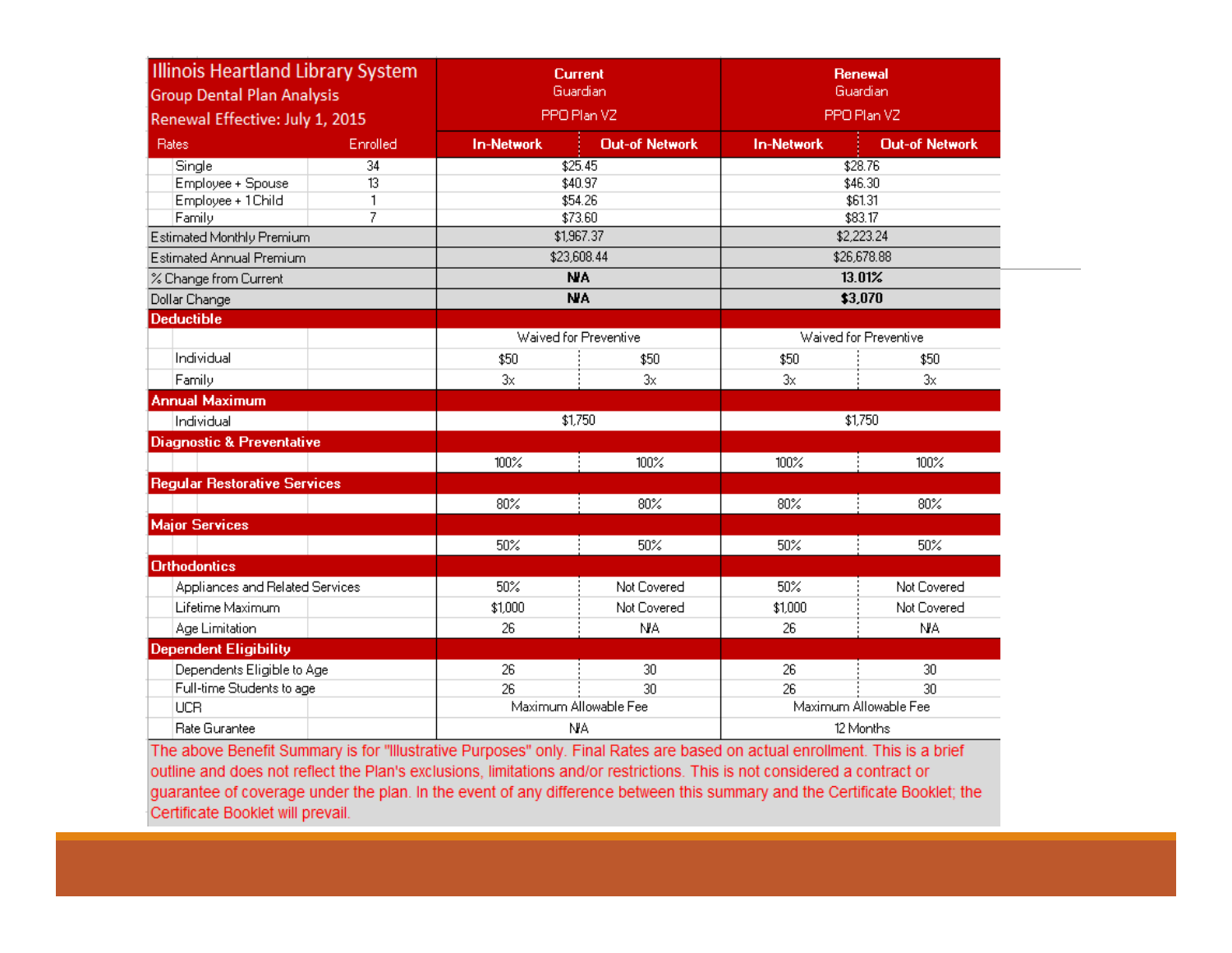| Illinois Heartland Library System   |    | <b>Current</b>                                                                                                             | <b>Renewal</b>                   |  |  |
|-------------------------------------|----|----------------------------------------------------------------------------------------------------------------------------|----------------------------------|--|--|
| <b>Group Vision Plan Analysis</b>   |    | Humana                                                                                                                     | Humana                           |  |  |
| Renewal Effective: July 1, 2015     |    |                                                                                                                            |                                  |  |  |
| <b>Employee Enrollment</b><br>Rates |    | <b>Vision</b>                                                                                                              | <b>Vision</b>                    |  |  |
| <b>Employee Only</b>                | 38 | \$5.97                                                                                                                     | \$5.97                           |  |  |
| <b>Employee and Spouse</b>          | 9  | \$11.94                                                                                                                    | \$11.94                          |  |  |
| Employee and Child(ren)             | 2  | \$11.34                                                                                                                    | \$11.34                          |  |  |
| Family                              | 4  | \$17.83                                                                                                                    | \$17.83                          |  |  |
| <b>Estimated Monthly Premium</b>    |    | \$428.32                                                                                                                   | \$428.32                         |  |  |
| <b>Estimated Annual Premium</b>     |    | \$5,139.84                                                                                                                 | \$5,139.84                       |  |  |
| Dollar change from current          |    | N/A                                                                                                                        | \$0.00                           |  |  |
| Percentage change from current      |    | N/A                                                                                                                        | 0.00%                            |  |  |
| <b>Benefits</b>                     |    | <b>In-Network</b>                                                                                                          | <b>In-Network</b>                |  |  |
| <b>Exams/Office Visits</b>          |    |                                                                                                                            |                                  |  |  |
| <b>Benefit</b>                      |    | \$10 Copay then 100%                                                                                                       | \$10 Copay then 100%             |  |  |
| <b>Benefit Frequency</b>            |    | One Every 12 Months                                                                                                        | One Every 12 Months              |  |  |
| <b>Lenses</b>                       |    |                                                                                                                            |                                  |  |  |
| <b>Benefit</b>                      |    | \$15 Copay then 100%                                                                                                       | \$15 Copay then 100%             |  |  |
| <b>Benefit Frequency</b>            |    | One Every 12 Months                                                                                                        | One Every 12 Months              |  |  |
| <b>Frames</b>                       |    |                                                                                                                            |                                  |  |  |
| <b>Benefit</b>                      |    | \$100-\$150 Allowance                                                                                                      | \$100-\$150 Allowance            |  |  |
| <b>Benefit Frequency</b>            |    | One Every 24 Months                                                                                                        | One Every 24 Months              |  |  |
| <b>Contacts Lenses</b>              |    |                                                                                                                            |                                  |  |  |
| <b>Benefit</b>                      |    | \$150 Allowance                                                                                                            | \$150 Allowance                  |  |  |
| <b>Benefit Frequency</b>            |    | One Every 12 Months                                                                                                        | One Every 12 Months              |  |  |
| <b>Out of Network</b>               |    | <b>Reduced Benefits Included</b>                                                                                           | <b>Reduced Benefits Included</b> |  |  |
| <b>Other Considerations</b>         |    |                                                                                                                            |                                  |  |  |
|                                     |    | 2 Years                                                                                                                    | 1 Year                           |  |  |
| <b>Rate Guarantee</b>               |    | The above Benefit Summary is for "Illustrative Purposes" only. Final Rates are based on actual enrollment. This is a brief |                                  |  |  |

outline and does not reflect the Plan's exclusions, limitations and/or restrictions. This is not considered a contract or guarantee of coverage under the plan. In the event of any difference between this summary and the Certificate Booklet; the Certificate Booklet will prevail.

\*Contact Lenses-Conventional \$0 Copay w/\$80 Allowance, 15% off balance over allowance; Disposable \$0 Copay w/\$80 Allowance, plus balance over allowance; Visually Required \$0 Copay, Paid-in-Full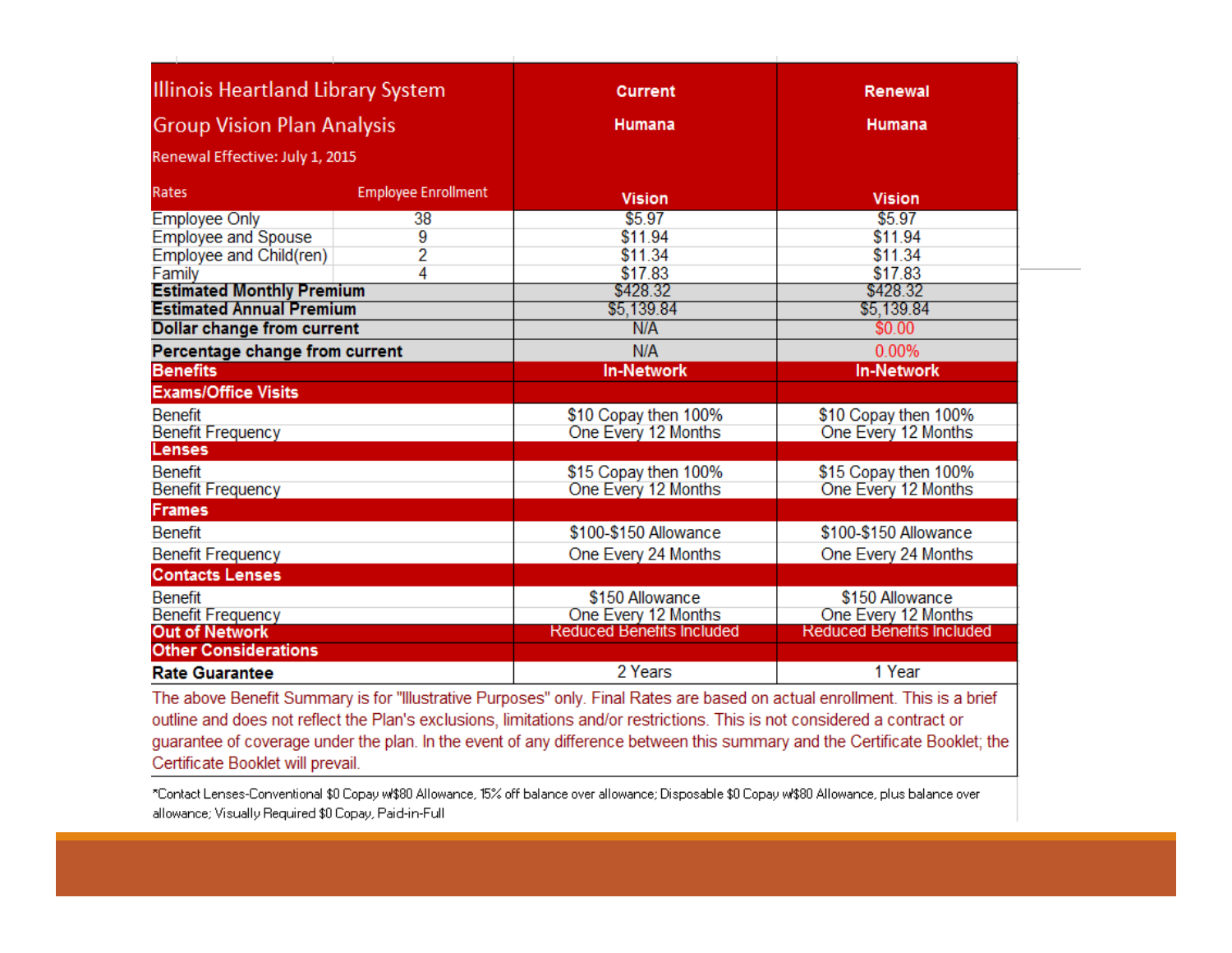|                                       |                   | Alb               |
|---------------------------------------|-------------------|-------------------|
| Illinois Heartland Library System     | <b>Current</b>    | <b>Renewal</b>    |
| <b>Group Life &amp; AD&amp;D</b>      | Humana            | Humana            |
| Renewal Effective: July 1, 2015       | <b>Basic Life</b> | <b>Basic Life</b> |
| Rates are using 44 Employees Enrolled |                   |                   |
| Volume (monthly)                      | \$1,073,750       | \$1,073,750       |
| <b>Coverage Amount</b>                | \$25,000          | \$25,000          |
| Life Rate (per \$1,000)               | \$0.2000          | \$0.1900          |
| AD&D Rate (per \$1,000)               | \$0.0200          | \$0.0200          |
| <b>Estimated Annual Premium</b>       | \$2,835           | \$2,706           |
| Percentage Change                     | N/A               | $-4.55%$          |
| <b>Dollar Change</b>                  | N/A               | $-$ \$129         |
| <b>Rate Guarantee</b>                 | 1 Year            | 1 Year            |

The above Benefit Summary is for "Illustrative Purposes" only. Final Rates are based on actual enrollment. This is a brief outline and does not reflect the Plan's exclusions, limitations and/or restrictions. This is not considered a contract or guarantee of coverage under the plan. In the event of any difference between this summary and the Certificate Booklet; the Certificate Booklet will prevail.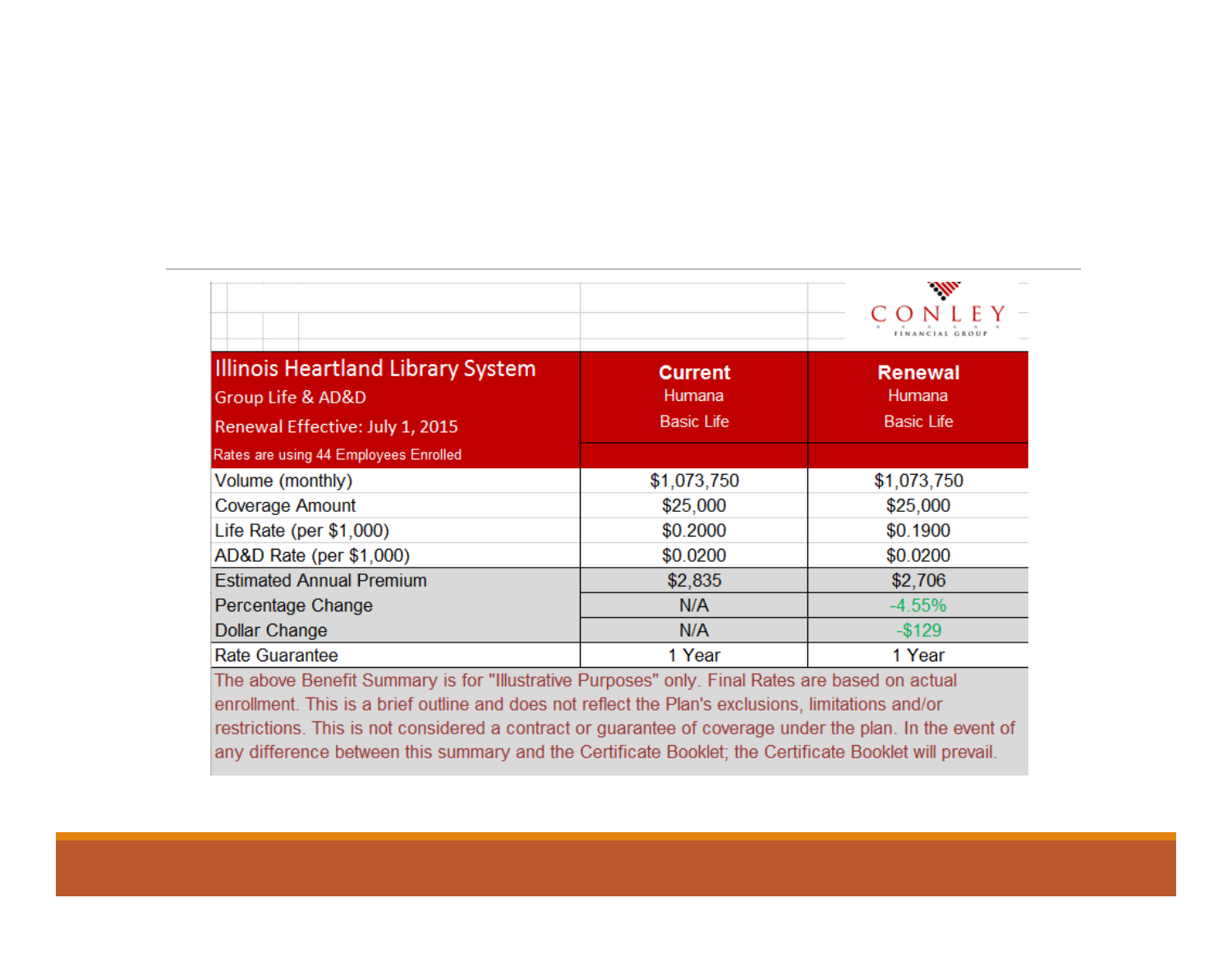# FLEX SPENDING ACCOUNT

#### **EMPLOYEE**

#### **EMPLOYER**

- **<sup>❖</sup>Calendar Year**
- Determines benefit amount.
- **Equal payroll deductions.**
- **Receives FSA kit.**
- **<sup>◆</sup>Use card for valid purchases.**
- Co‐pays, Rx, Dental, Vision and OTC.
- **Money available for expenses.**
- **☆Use it or lose it!**
- Calendar Year
- **<sup>❖</sup>Sets benefit maximum \$1500 limit.** 
	- (IRS maximum is \$2500)
- **Weekly reporting; Pays vendor bill.**
- One‐time set up fee, \$200.
- Kit fee, one‐time, \$1.50 PE
- ◆Plan document fee \$575
- ❖\$5 Monthly fee. Minimum \$50.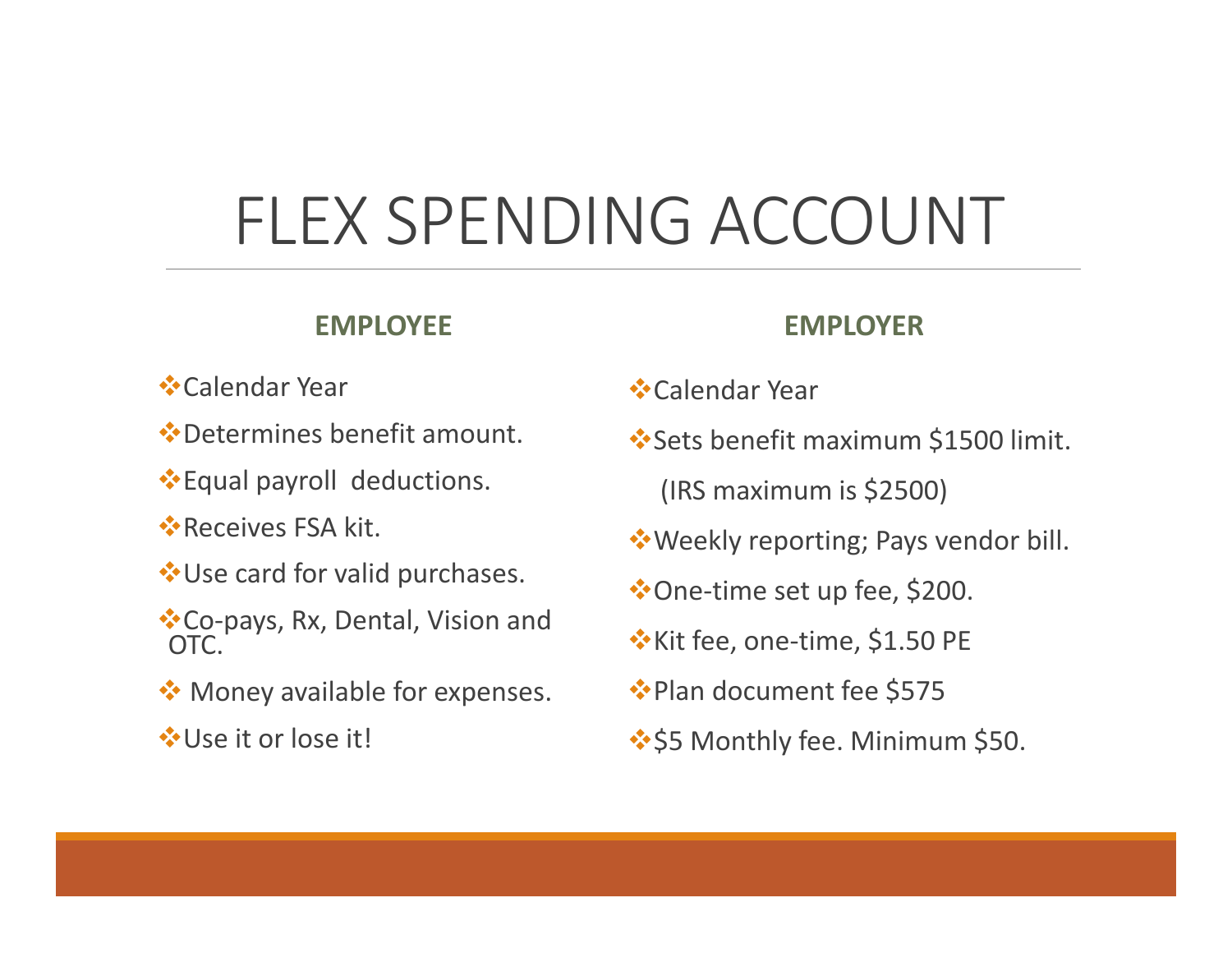# Patient Protection and Affordable Care Act Fees

Health plan sponsors and issuers are required to pay fees to fund two new programs established by the Patient Protection and Affordable Care Act (PPACA)—a relatively small Patient Centered Outcomes Research Institute fee and <sup>a</sup> more significant transitional reinsurance program contribution (Reinsurance Fee)

The Reinsurance fee and the PCORI fee is based on "covered lives," which includes all individuals covered under the plan or policy.

Nothing in the tax code (as amended by the PPACA) or regulations prevents an issuer from recovering the PCORI Fee or the Reinsurance Fee through increases in premiums.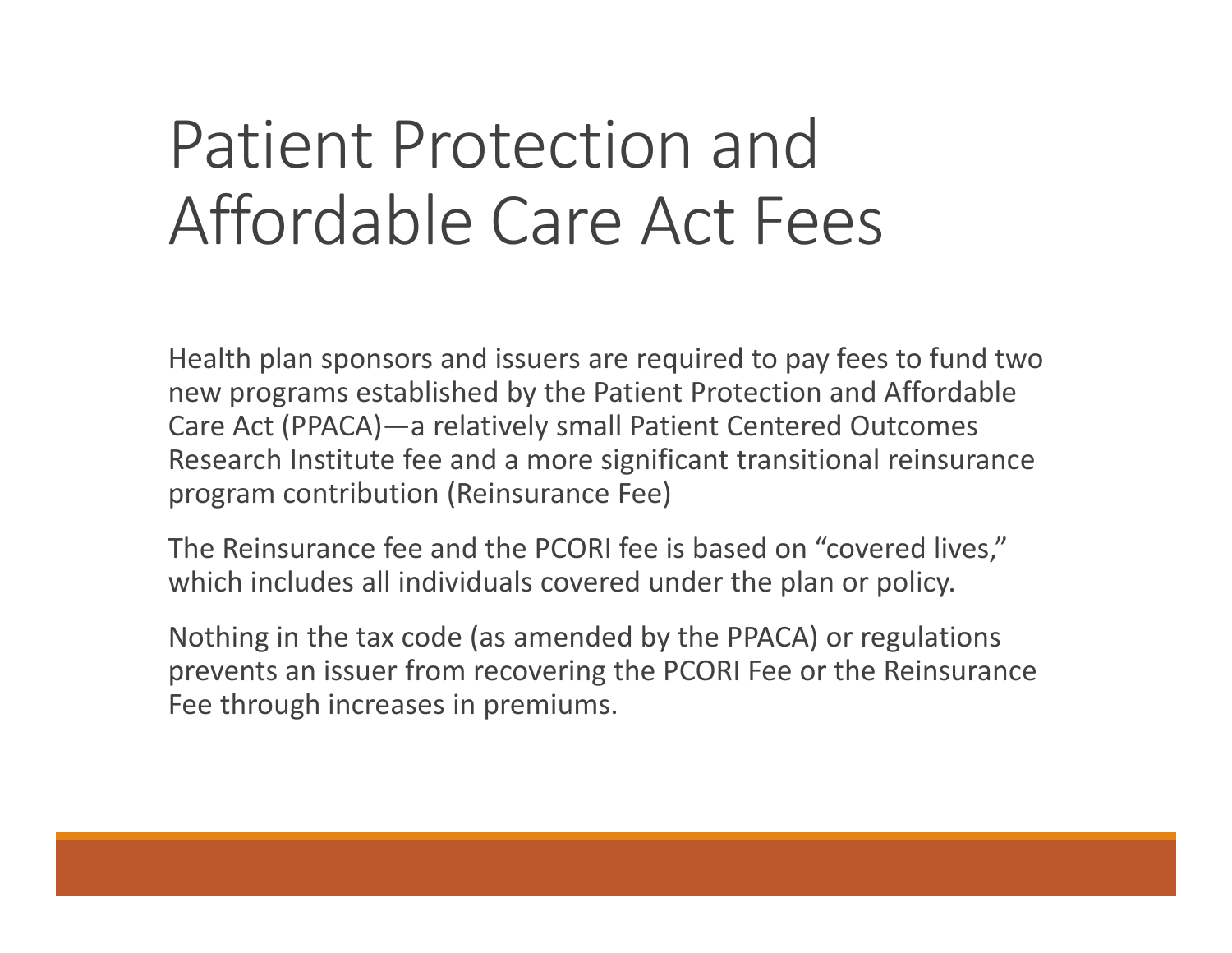# PPACA Reporting

**Employers with 50+ FTE are required to annually report to the IRS.** 

**\* IRS-** forms 5056/5055 method of counting covered lives for a specified quarter to determine PPACA and PCORI Fees.

◆ Provide employees with mandated 1094/1095 forms to filed with personal income tax for proof of coverage.

**\*** If approved, IHLS will have to provide two sets of reports, one for the fully insured period, Jan – June and another for level funded, July ‐ December.

\*Reporting is due February 1, 2016. UHC and Coventry do not offer this service for employers. EBSO provides all PPACA reporting.

\*Penalty for NOT reporting is \$100 per day, per employee.